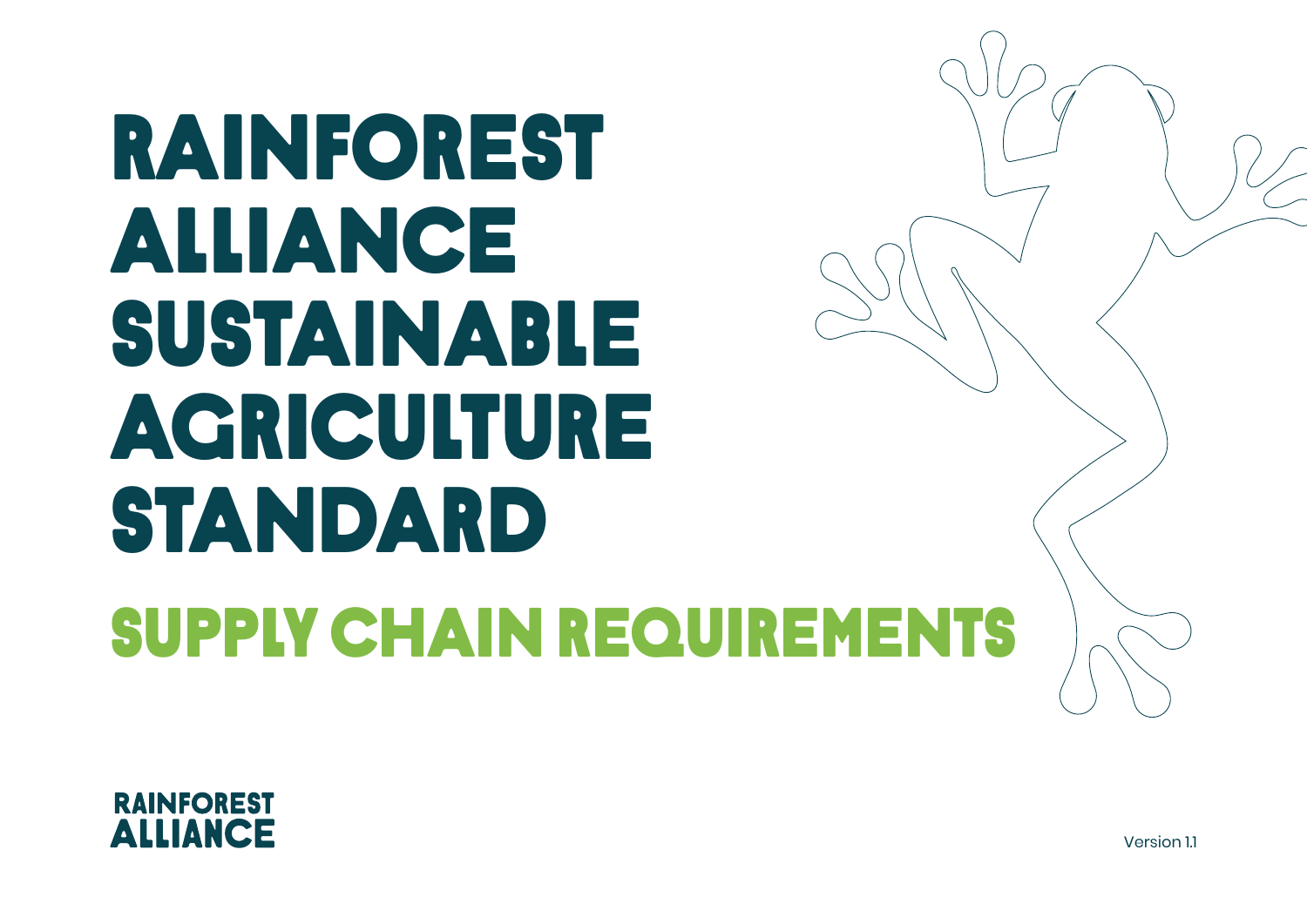## about rainforestalliance

The Rainforest Alliance is creating a more sustainable world by using social and market forces to protect nature and improve the lives of farmers and forest communities.

#### **Translation Disclaimer**

For any question related to the precise meaning of the information contained in the translation, should refer to the English official version for clarification. Any discrepancies or differences in meaning due to translation are not binding and have no effect for auditing or certification purposes.

#### **More information?**

For more information about the Rainforest Alliance, visit www.rainforest-alliance.org or contact info@ra.org

### Date of first publication: Document name: Date of revision: Developed by: Approved by June 30th, 2020 Rainforest Alliance Sustainable Agriculture Standard, Supply Chain Requirements January 31st, 2021

Rainforest Alliance Department Standards and Assurance Director of Standards and Assurance

### Linked to (code and name of documents, if applicable):

SA-S-SD-1-V1.1 Rainforest Alliance 2020 Sustainable Agriculture Standard, Farm Requirements

All other annexes, guidances and policies listed in this document.

#### Replaces:

SA-S-SD-2-V1 Rainforest Alliance 2020 Sustainable Agriculture Standard, Supply Chain Requirements

Supply chain certificate holders All and the state of the state of the state of the state of the state of the state of the state of the state of the state of the state of the state of the state of the state of the state of

All crops in the scope of the Rainforest Alliance certification system; please see Certification Rules.

#### Applicable to: Country/Region:

Document code:

Version:

1.1

Expires by:

Until further notice

Valid from:

July 1st, 2021

SA-S-SD-2-V1.1

#### Crops: Type of certification:

Supply chain certificate holders

#### *Any use of this content including reproduction, modification, distribution or republication, without the prior written consent of Rainforest Alliance is strictly prohibited.*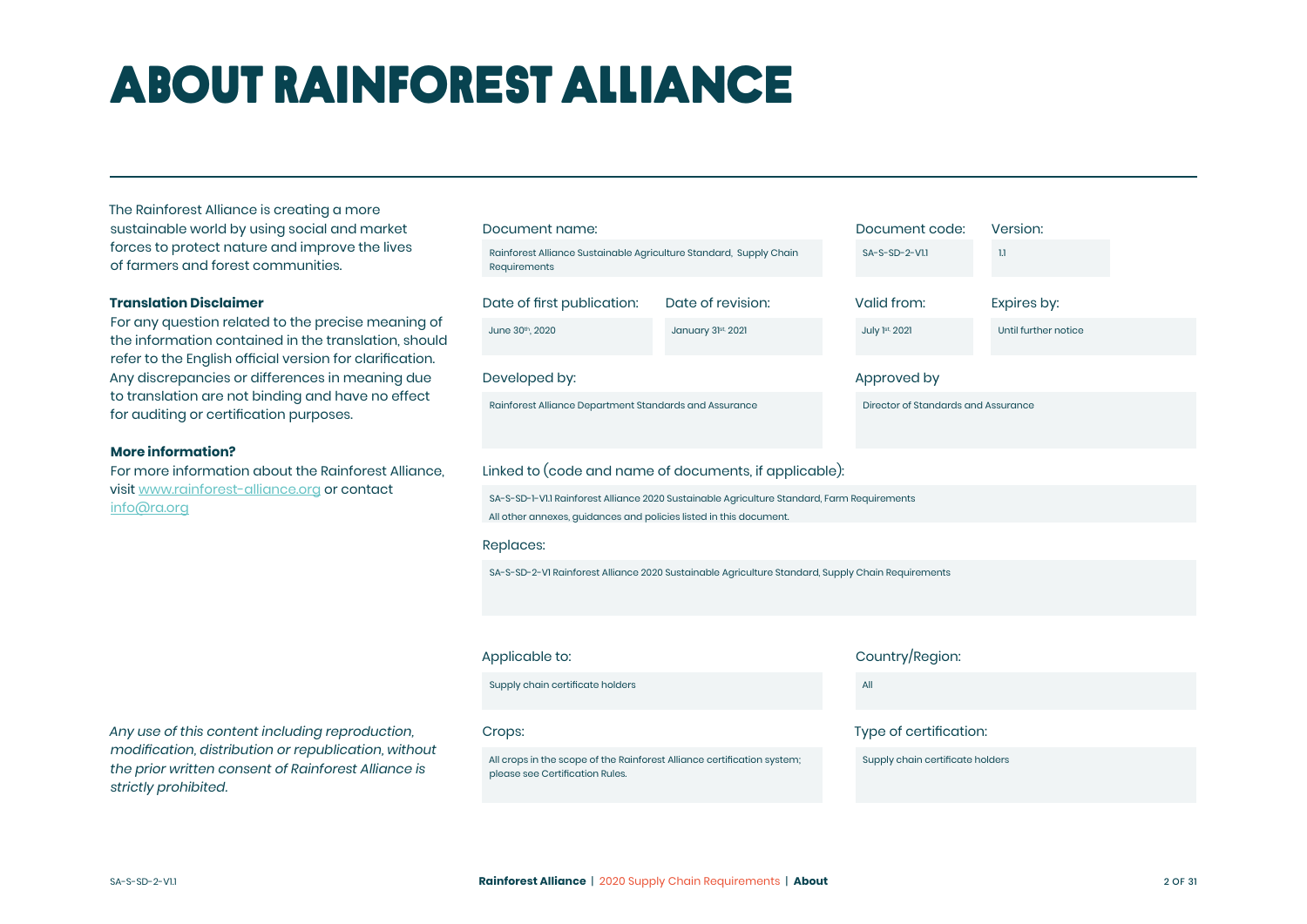### **TABLE OF CONTENTS**

#### introduction 4

| Reimagining Certification                         |   |
|---------------------------------------------------|---|
| 2020 Sustainable Agriculture Standard:            |   |
| Supply Chain Requirements                         | 4 |
| <b>Standard Development</b>                       | 4 |
| 2020 Certification Program                        | 5 |
| Overview of the Supply Chain Requirements         | 6 |
| Certificate Holder Risk Profile Contextualization |   |

#### CHAPTER 1: MANAGEMENT 8

| 1.1 Management              | я  |
|-----------------------------|----|
| 1.2 Administration          | חו |
| 1.4 Internal Inspection and |    |
| Self-Assessment             | 11 |
| 1.5 Grievance Mechanism     | 12 |
| 1.6 Gender Equality         | 13 |

#### Chapter 2: Traceability 14

| 2.1 Traceability                    | 15 |
|-------------------------------------|----|
| 2.2 Traceability in Online Platform | 16 |
| 2.3 Mass Balance                    | 17 |

#### Chapter 3: INCOME AND SHARED RESPONSIBILITY 18

| 3.2 Sustainability Differential | 19 |
|---------------------------------|----|
| 3.3 Sustainability Investments  | 19 |
| 3.4 Supply Chain Contributions  |    |
| for Living Wage Payment         | 20 |
|                                 |    |

#### Chapter 5: Social 21

| 5.1 Assess-and-Address Child Labor. |    |
|-------------------------------------|----|
| Forced Labor, Discrimination,       |    |
| Workplace violence and Harassment   | 22 |
| 5.2 Freedom of Association          | 24 |
| 5.3 Wages and Contracts             | 25 |
| 5.5 Working Conditions              | 27 |
| 5.6 Health and Safety               | 28 |
| <b>CHAPTER 6: ENVIRONMENT</b>       |    |
| 6.6 Wastewater Management           | 31 |

#### **Annexes**

- S1 Glossary
- S3 Risk Assessment
- S4 Remediation Protocol
- S6 Traceability
- S14 Shared Responsibility

#### **Guidances (non-binding)**

General Guide

Guidance Document E: Grievance Mechanism Guidance Document F: Gender Equality Guidance Document L: Assess-and-Address Guidance Document R: Assess-and-Address Monitoring Tool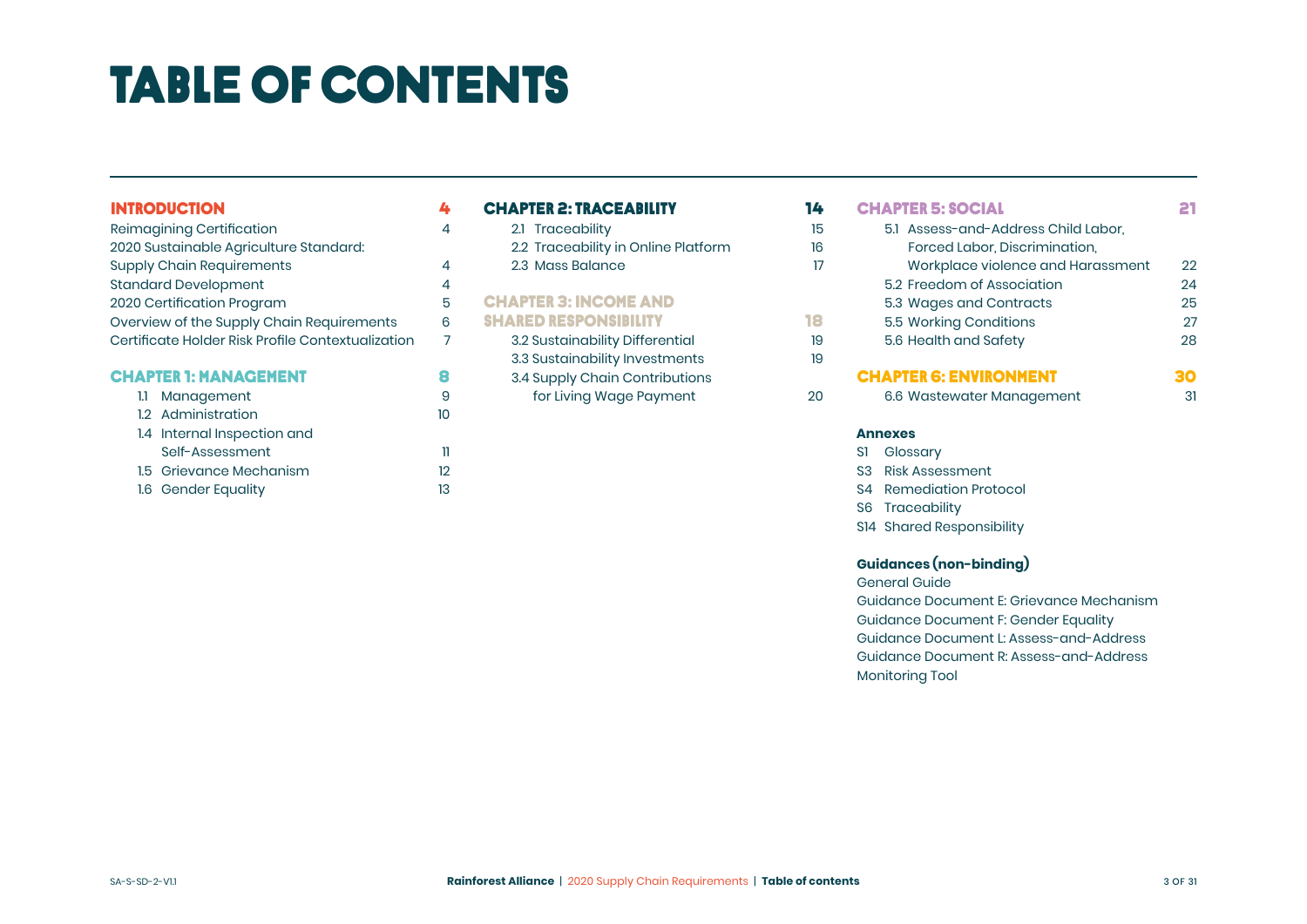## **INTRODUCTION** our vision

### REIMAGINING **CERTIFICATION**

The merger of the Rainforest Alliance and UTZ in 2018 was a natural moment for us to combine our experience and develop a strong, forward-looking approach to certification that is fit for the challenges now facing sustainable agriculture and related supply chains.

'Reimagining Certification' is our long-term vision, based on a set of core principles: continuous improvement; data-powered; risk-based assurance; contextualization; and shared responsibility.

#### 2020 SUSTAINABLE AGRICULTURE STANDARD: SUPPLY CHAIN REQUIREMENTS

The topic of sustainability should continue beyond the farm gate, and buyers in certified supply chains must provide increased support to farmers to work more sustainably. With the Rainforest Alliance's 2020 Certification Program, we're aiming to foster not only transparency but also responsible business practices by companies throughout the supply chain.

As the first step towards our Reimagining Certification vision, the Supply Chain Requirements of the Sustainable Agriculture Standard introduce a number of innovations, such as a contextualized package of requirements adapted to the circumstances of each certificate holder, strengthened risk assessment to identify and manage sustainability risks, and shared responsibility requirements to reward farmers for sustainable production and target investments to achieve sustainability goals. A detailed exploration of these innovations can be found in the '2020 Sustainable Agriculture Standard – Introduction' document available from the Rainforest Alliance website.

The Farm Requirements and Supply Chain Requirements together form the Rainforest Alliance Sustainable Agriculture Standard. Requirements that can be applicable to farm certificate holders, are taken up in the Farm Requirements document. Requirements that can be applicable to supply chain certificate holders, are taken up in the Supply Chain Requirements document. This means the numbering in each of these two documents can show gaps.

#### **STANDARD DEVELOPMENT**

The Rainforest Alliance is a full member of ISEAL. The 2020 Sustainable Agriculture Standard has been developed, for the relevant parts, in accordance with the ISEAL Standard-Setting Code of Good Practice, ensuring that the documents are relevant, transparent, and reflecting a balance of stakeholder interests.

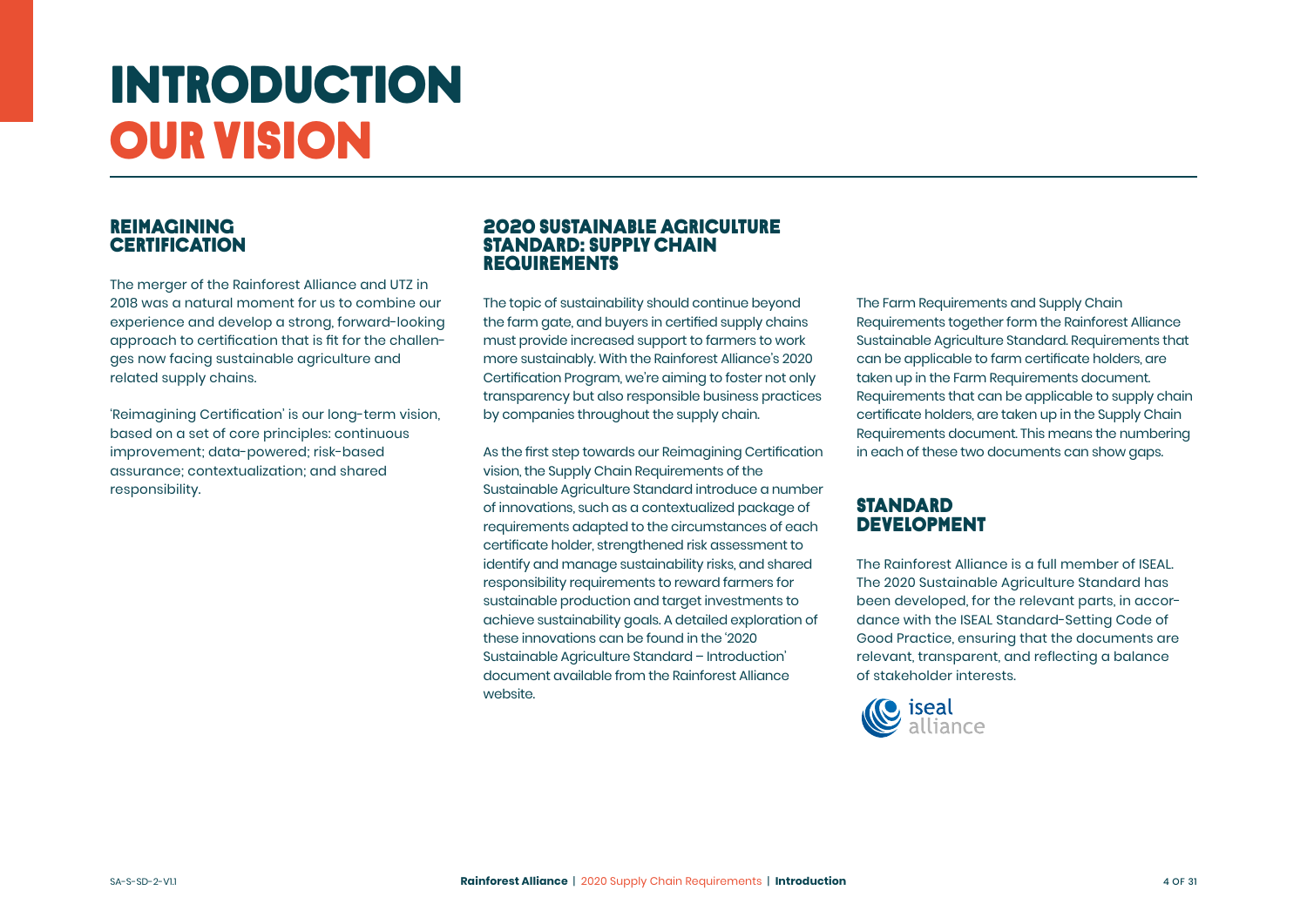### 2020 CERTIFICATION PROGRAM

The Rainforest Alliance 2020 Certification Program provides the foundation for our approach to reimagining certification. The new standard, assurance system and related data and

technology systems are designed to deliver more value to the many people and businesses around the world that use Rainforest Alliance certification as an essential tool to support sustainable

agricultural production and supply chains. Our 2020 Certification Program is made up of three principal components that are designed to work closely with each other:

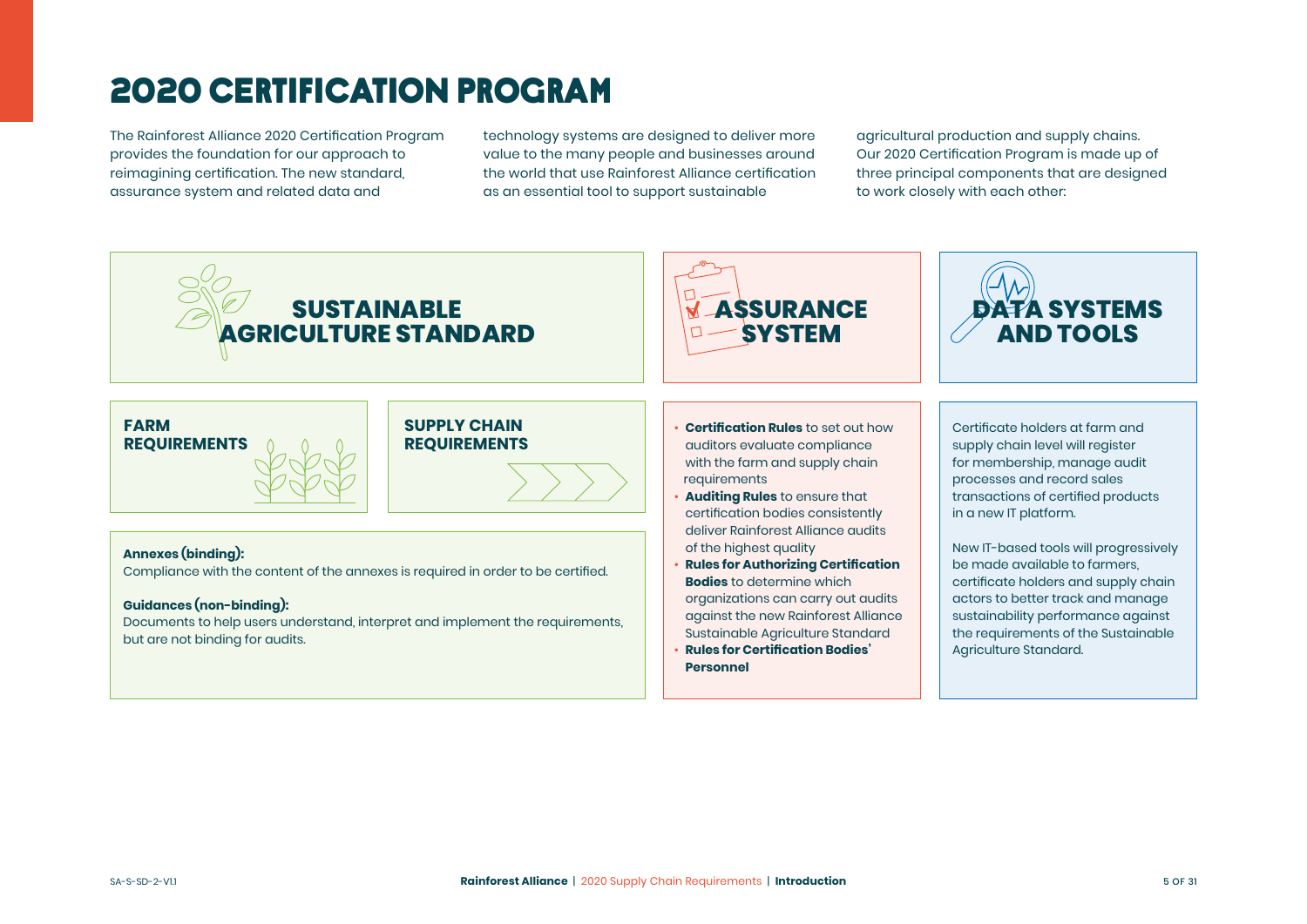### OVERVIEW OF THE SUPPLY CHAIN REQUIREMENTS

The requirements in this document are set out in chapters according to their principal theme.

These requirements are all mandatory if they are in the contextualized checklist that is produced after the registration process, instead of – requirements under 3.4 on contribution to living wage payment, which can be self-selected.

|     | 1. Management                                                                                   |  |  |
|-----|-------------------------------------------------------------------------------------------------|--|--|
| 11  | Management                                                                                      |  |  |
| 1.2 | Administration                                                                                  |  |  |
| 1.4 | Internal Inspection and Self-Assessment                                                         |  |  |
| 1.5 | Grievance Mechanism                                                                             |  |  |
| 1.6 | <b>Gender Equality</b>                                                                          |  |  |
|     | 2. Traceability                                                                                 |  |  |
| 2.1 | Traceability                                                                                    |  |  |
| 2.2 | Traceability in Online Platform                                                                 |  |  |
| 2.3 | <b>Mass Balance</b>                                                                             |  |  |
|     | 3. Income and Shared Responsibility                                                             |  |  |
| 3.2 | <b>Sustainability Differential</b>                                                              |  |  |
| 3.3 | <b>Sustainability Investments</b>                                                               |  |  |
| 3.4 | Supply Chain Contributions for Living Wage Payment (Self-selected)                              |  |  |
|     | <b>5. Social</b>                                                                                |  |  |
| 5.1 | Assess-and-Address Child Labor, Forced Labor, Discrimination, Workplace Violence and Harassment |  |  |
| 5.2 | Freedom of Association                                                                          |  |  |
| 5.3 | <b>Wages and Contracts</b>                                                                      |  |  |
| 5.5 | <b>Working Conditions</b>                                                                       |  |  |
| 5.6 | <b>Health and Safety</b>                                                                        |  |  |
|     | <b>6. Environment</b>                                                                           |  |  |
| 6.6 | Wastewater Management                                                                           |  |  |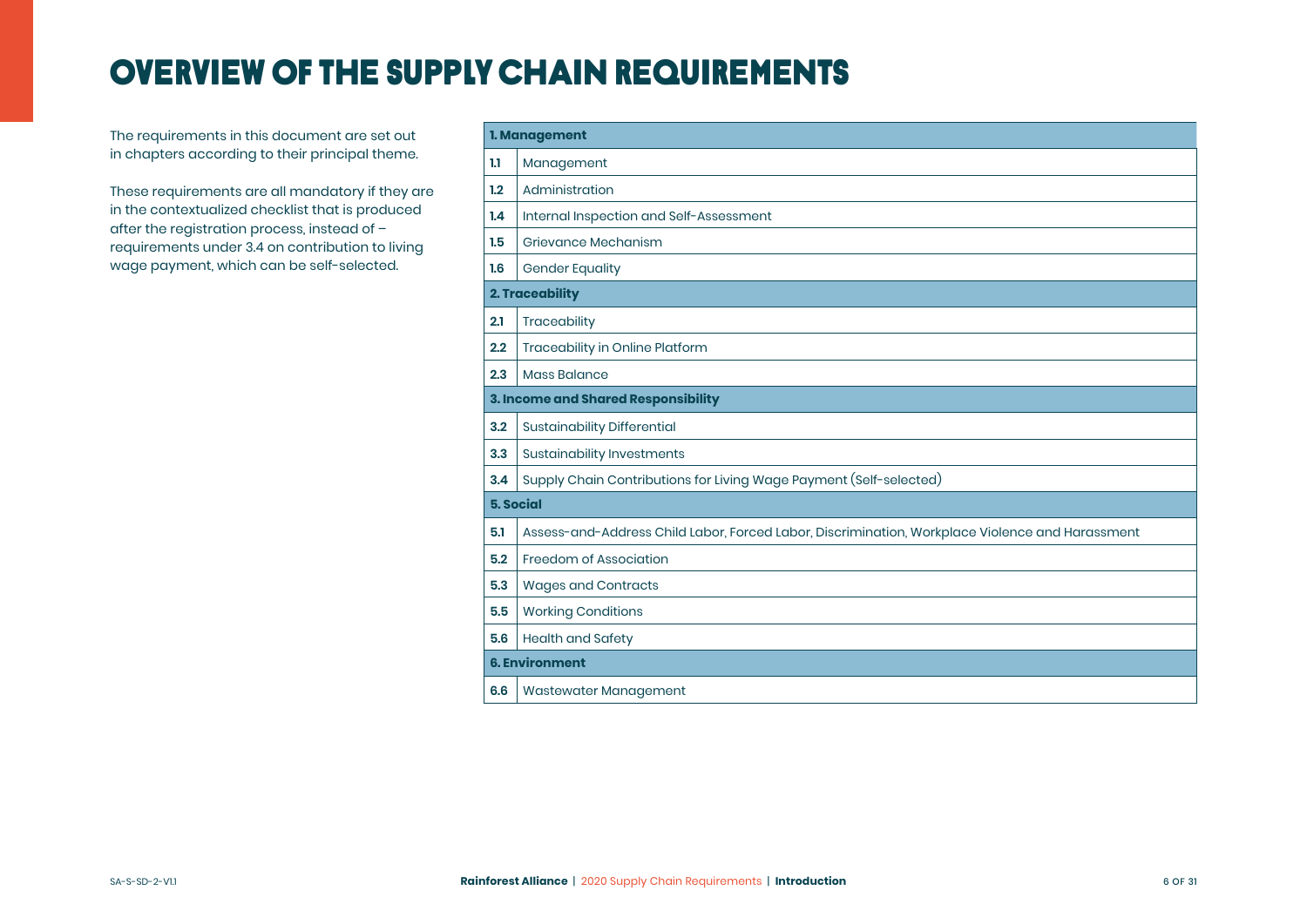#### **Supply Chain Risk Assessment (SCRA) for Supply Chain Actors**

As a part of the assurance system, data is collected through the SCRA which is embedded in the registration and profile completion process. The SCRA evaluates the potential risks of an organization's operations on individual site level in order to determine the type and frequency of verification required. A company's profile is based on the activities, location and crop information captured through this process in combination with other internal and third-party data (volumes, compliance, social risks, and others) specific for each individual operation. The organization's profile will result in a contextualized checklist of both mandatory and available self-selected requirements.

Once the list of applicable requirements is confirmed by the organization, the SCRA then determines the level of verification required to address the organization's contextualized check list. Additional compliance documentation can be provided by the organization against the mandatory requirements which will be considered as possible mitigating factors to decrease the verification level. The SCRA therefore can be broken down into two parts: 1) the contextualized check list of mandatory and self-selected requirements and 2) the level of verification needed to assess compliance; visualized in this graphic.

#### **Certificate Holder Risk Profile Contextualization**

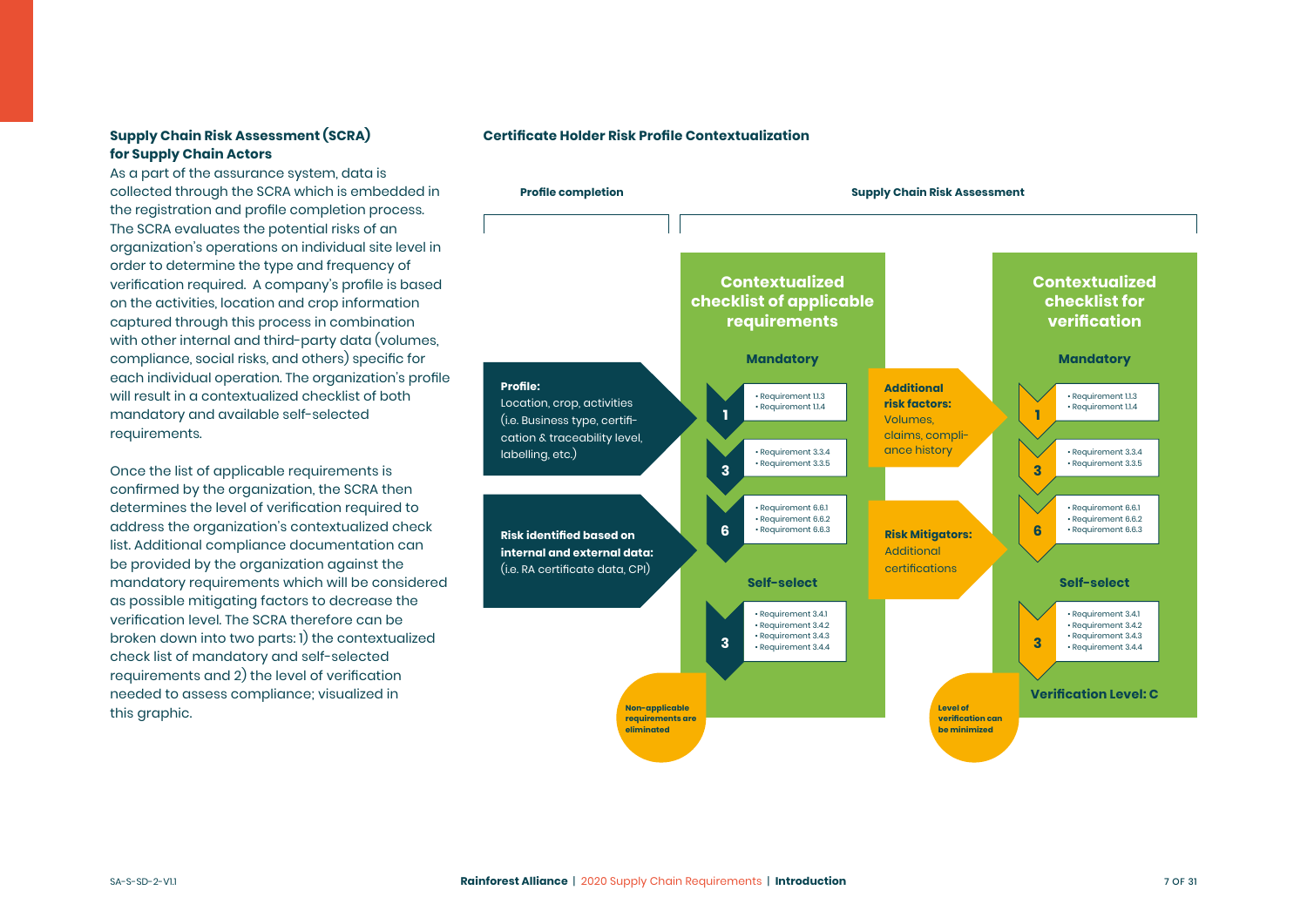# MANAGEMENT **CHAPTER 1**



Sustainability is not just a way of life but is also a business, and successful business needs management. The Rainforest Alliance wants to see certified organizations managed in an efficient, transparent, inclusive and economically viable manner. Here, it is essential that farms and companies implement an integrated planning and management system, with processes and procedures for continuous improvement. This chapter includes topics related to management and responsible business conduct. Requirements on these topics follow a process of assessment, planning, implementation, evaluation and adjustment. Through the use of our Risk Assessment Tool, companies define mitigation and adaptation practices for specific topics to include in their management plans. This first chapter also includes the cross-cutting theme of gender. The inclusion of this topic in the management chapter recognizes the fundamental importance of gender, and that it applies to multiple dimensions of a company's activities.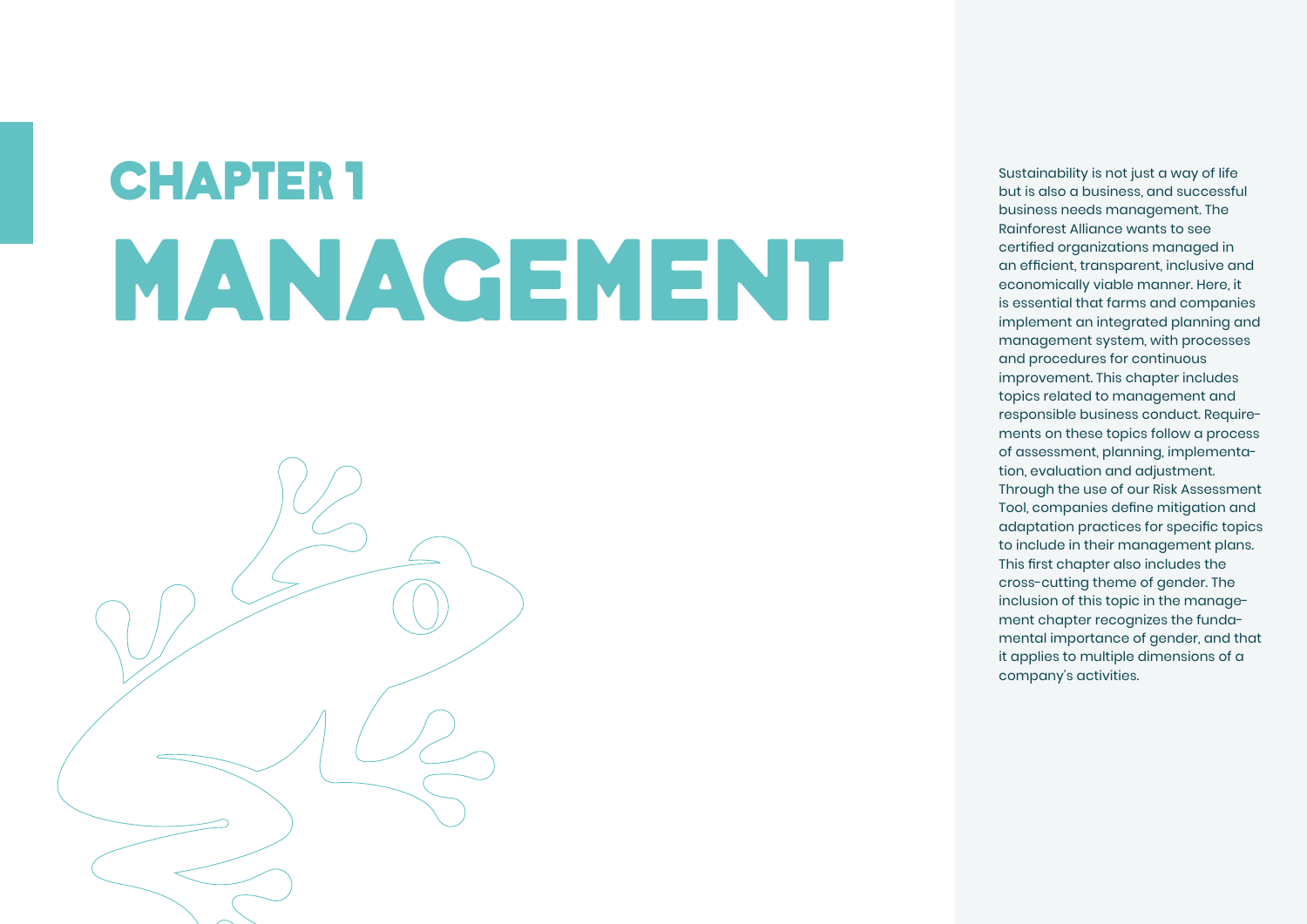|       | <b>1.1 MANAGEMENT</b>                                                                                                                                                                                                                                                                                                                                                                                                                                                                                                                                                                                                                                                                                                                                                                                                                                                                                                                                                                                                                                                                                                                                                                                                                                                                                                                                                                                                                                                                                                                                                                                                                                                             |  |
|-------|-----------------------------------------------------------------------------------------------------------------------------------------------------------------------------------------------------------------------------------------------------------------------------------------------------------------------------------------------------------------------------------------------------------------------------------------------------------------------------------------------------------------------------------------------------------------------------------------------------------------------------------------------------------------------------------------------------------------------------------------------------------------------------------------------------------------------------------------------------------------------------------------------------------------------------------------------------------------------------------------------------------------------------------------------------------------------------------------------------------------------------------------------------------------------------------------------------------------------------------------------------------------------------------------------------------------------------------------------------------------------------------------------------------------------------------------------------------------------------------------------------------------------------------------------------------------------------------------------------------------------------------------------------------------------------------|--|
| 1.1.3 | There is a clearly documented and implemented management plan which addresses each applicable Rainforest Alliance Supply Chain requirement.<br>Documented procedures include control of certified products for all applicable processes, included in the certificate scope, to maintain product integrity.                                                                                                                                                                                                                                                                                                                                                                                                                                                                                                                                                                                                                                                                                                                                                                                                                                                                                                                                                                                                                                                                                                                                                                                                                                                                                                                                                                        |  |
| 1.1.4 | The supply chain certificate holder has devised, adopted, and disseminated one or more policies for ensuring responsible business conduct in its own operations, supply chain,<br>and other business relationships. The policies cover direct and indirect adverse impacts on human rights and the environment.<br>• The policies commit and refer to following the OECD Due Diligence Guidance for Responsible Business Conduct. References and commitments to the OECD Guidelines for<br>Multinational Enterprises or UN Guiding Principles for Business and Human Rights are also acceptable.<br>Oversight and responsibility for these policies and their implementation is assigned to senior management.<br>• The policies and its expectations are specified in engagement with suppliers and other business relationships, including contracts and other written agreements.<br>A potential tool for compliance is to have a supplier code of conduct in place.<br>• At a minimum, this policy requires from the supply chain certificate holder, its suppliers, and other business relationships:<br>- Compliance with applicable laws and relevant standards in relation to human rights, worker rights and conditions, health and safety<br>- Compliance with applicable laws and relevant standards in relation to environmental protection, deforestation, biodiversity, waste, and<br>wastewater management<br>- Traceability and accounting of certified and conventional volumes<br>- A grievance mechanism<br>For a model policy for responsible agricultural supply chains, consult the OECD Guidance for Responsible Agricultural Supply Chains, page 25-29.15 |  |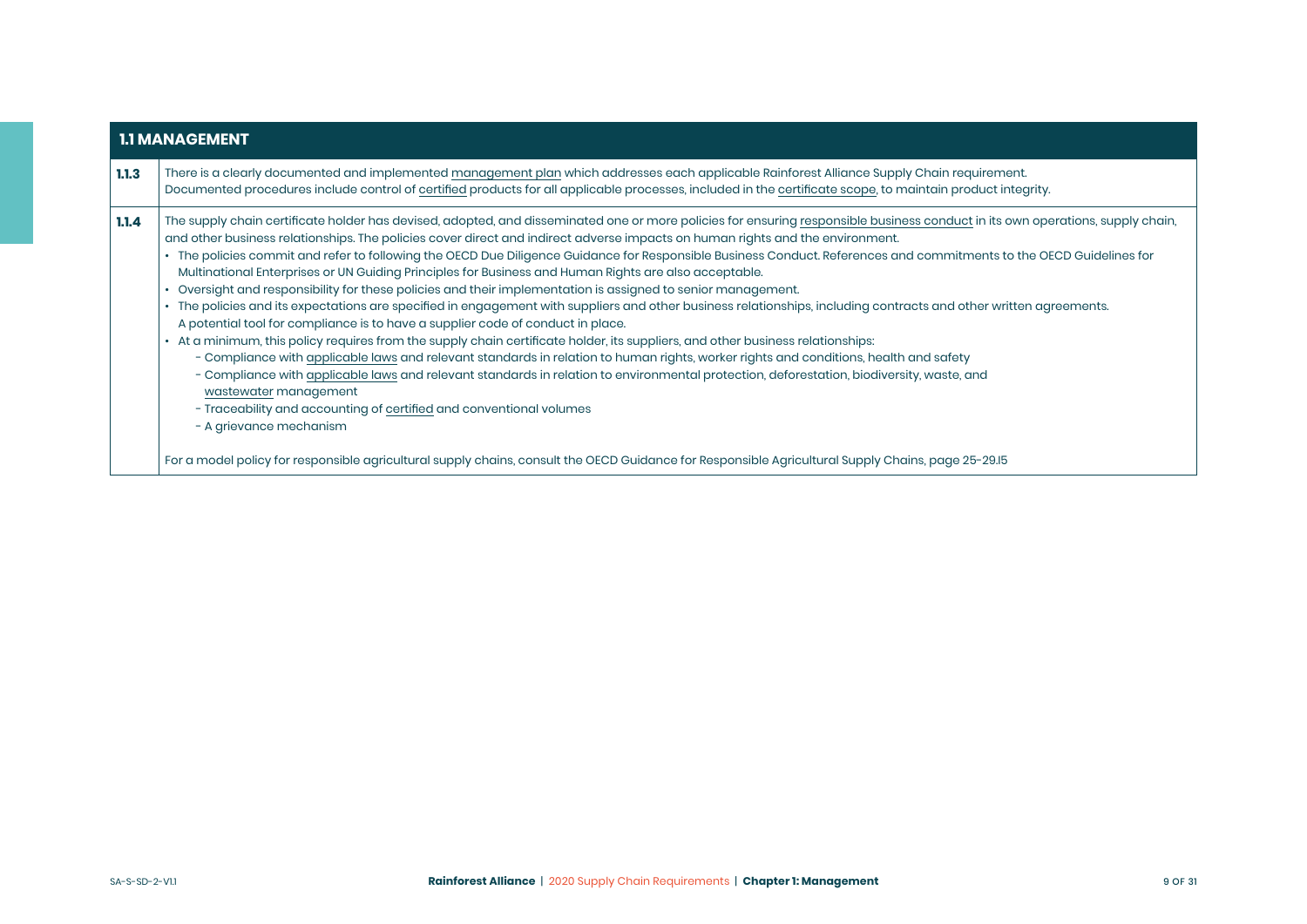|        | <b>1.2 ADMINISTRATION</b>                                                                                                                                                                                                                                                                                                      |  |
|--------|--------------------------------------------------------------------------------------------------------------------------------------------------------------------------------------------------------------------------------------------------------------------------------------------------------------------------------|--|
| 1.2.3  | There is a list of current subcontractors, suppliers, and intermediaries of certified product that confirms their compliance to certification rules prior to or at the moment of an<br>activity.                                                                                                                               |  |
|        | For farms, this list of suppliers refers only to other farms they buy from.                                                                                                                                                                                                                                                    |  |
| 1.2.5  | An up to date list of permanent and temporary workers is kept, containing for each worker:<br>• Full name<br>• Gender<br>• Year of birth<br>• Start and end date(s) of employment<br>• Wages                                                                                                                                   |  |
|        | For workers for whom housing is provided, the registry additionally contains:<br>• Housing address<br>• Number of family members<br>• Year of birth of family members                                                                                                                                                          |  |
|        | For children conducting light work (12-14 years) and young workers (15-17 years), the registry additionally contains:<br>• Housing address<br>$\cdot$ Name and address of parent(s) or legal guardian(s)<br>• School registration (if applicable)<br>• Type of work or tasks<br>• The number of daily and weekly working hours |  |
|        | Note on applicability: for supply chain certification, this requirement is only applicable to those certificate holders that present a high risk in social topics and therefore must<br>comply with requirements in chapter 5.                                                                                                 |  |
| 1.2.9  | Records for certification purposes and compliance are kept for at least four years.                                                                                                                                                                                                                                            |  |
| 1.2.16 | There is a list of workers $(m/f)$ who have been trained and have the knowledge and skills to effectively implement the supply chain management plan.                                                                                                                                                                          |  |
| 1.2.17 | Multi-site administrator maintains a list of sites to be included in the certificate with the following information: Risk result, addresses, scope, and workers responsible<br>for implementation at that site. Consent forms for sites not under common ownership are required, if applicable.                                |  |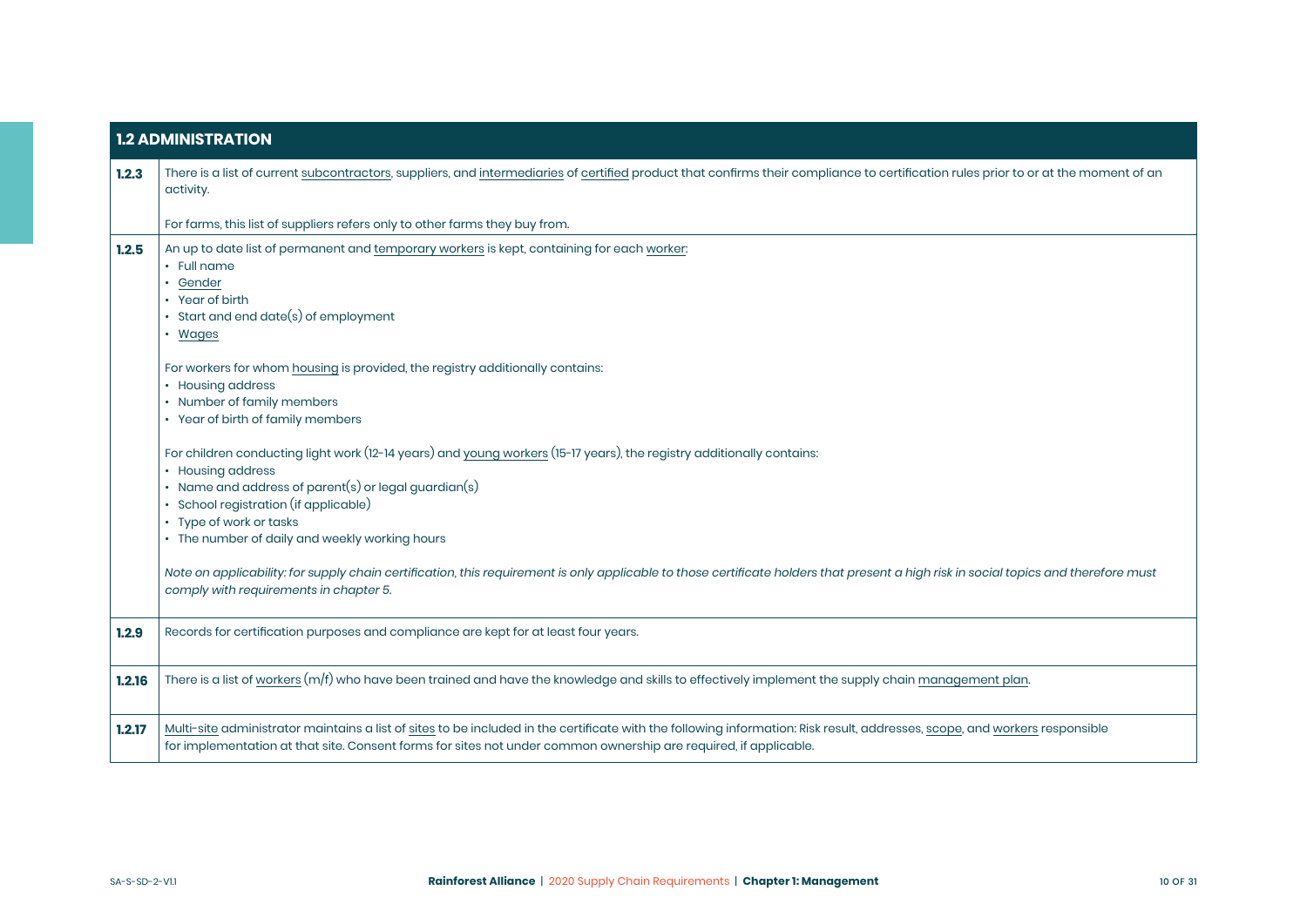|       | <b>1.4 INTERNAL INSPECTION AND SELF-ASSESSMENT</b>                                                                                                                                                                                                                                                                                                                                                                                                                                                                                                                                                                                                                                                                                                                                                                           |
|-------|------------------------------------------------------------------------------------------------------------------------------------------------------------------------------------------------------------------------------------------------------------------------------------------------------------------------------------------------------------------------------------------------------------------------------------------------------------------------------------------------------------------------------------------------------------------------------------------------------------------------------------------------------------------------------------------------------------------------------------------------------------------------------------------------------------------------------|
| 1.4.1 | An internal inspection system is in place to assess compliance of group members (for farms), sites, and/or other actors in scope with the Rainforest Alliance Sustainable Agricul-<br>ture Standard. The system includes:<br>• Yearly inspection of each group member (for farms), (processing) site and any other actor (including subcontractors, intermediaries, service providers) in the certification<br>scope. Before the first certification audit, all these actors need to be internally inspected.<br>· The scope in the first year of certification is: all applicable requirements of the Rainforest Alliance Sustainable Agriculture Standard<br>• The scope during consecutive years is based on the Risk Assessment (for farms, see 1.3.1), on the previous year's internal inspection and on audit results. |
|       | For farm scope only: a rotation system is in place so that each farm unit is inspected at least every 3 years. In case of remote farm units, this is done at least every 6 years.<br>Note on applicability: internal inspections are carried out when more than one entity (group members, sites, service providers, subcontractors) are included in the certificate.                                                                                                                                                                                                                                                                                                                                                                                                                                                        |
| 1.4.2 | Management yearly carries out a self-assessment to evaluate its own compliance and that of all actors in its certification scope with the Rainforest Alliance Sustainable Agricul-<br>ture Standard.                                                                                                                                                                                                                                                                                                                                                                                                                                                                                                                                                                                                                         |
|       | For farm certificate holders, the self-assessment includes the results of the internal inspections of the group members and other entities covered in the certificate (including<br>subcontractors, intermediaries, service providers, and processing sites).                                                                                                                                                                                                                                                                                                                                                                                                                                                                                                                                                                |
|       | For multi-site supply chain certificate holders, the self-assessment includes the internal inspections of the sites, including subcontractors.                                                                                                                                                                                                                                                                                                                                                                                                                                                                                                                                                                                                                                                                               |
| 1.4.3 | An approval and sanction system is in place in relation to the compliance of group members (for farms) and/or sites with the Rainforest Alliance Sustainable Agriculture Stan-<br>dard. The system includes:<br>• A written approval and sanction procedure<br>• An approval and sanction manager or committee<br>• A mechanism to follow up on group members'/sites' improvement and corrective measures<br>• A decision on each group member's/site's certification status that is signed and documented and included in the final internal inspection report                                                                                                                                                                                                                                                              |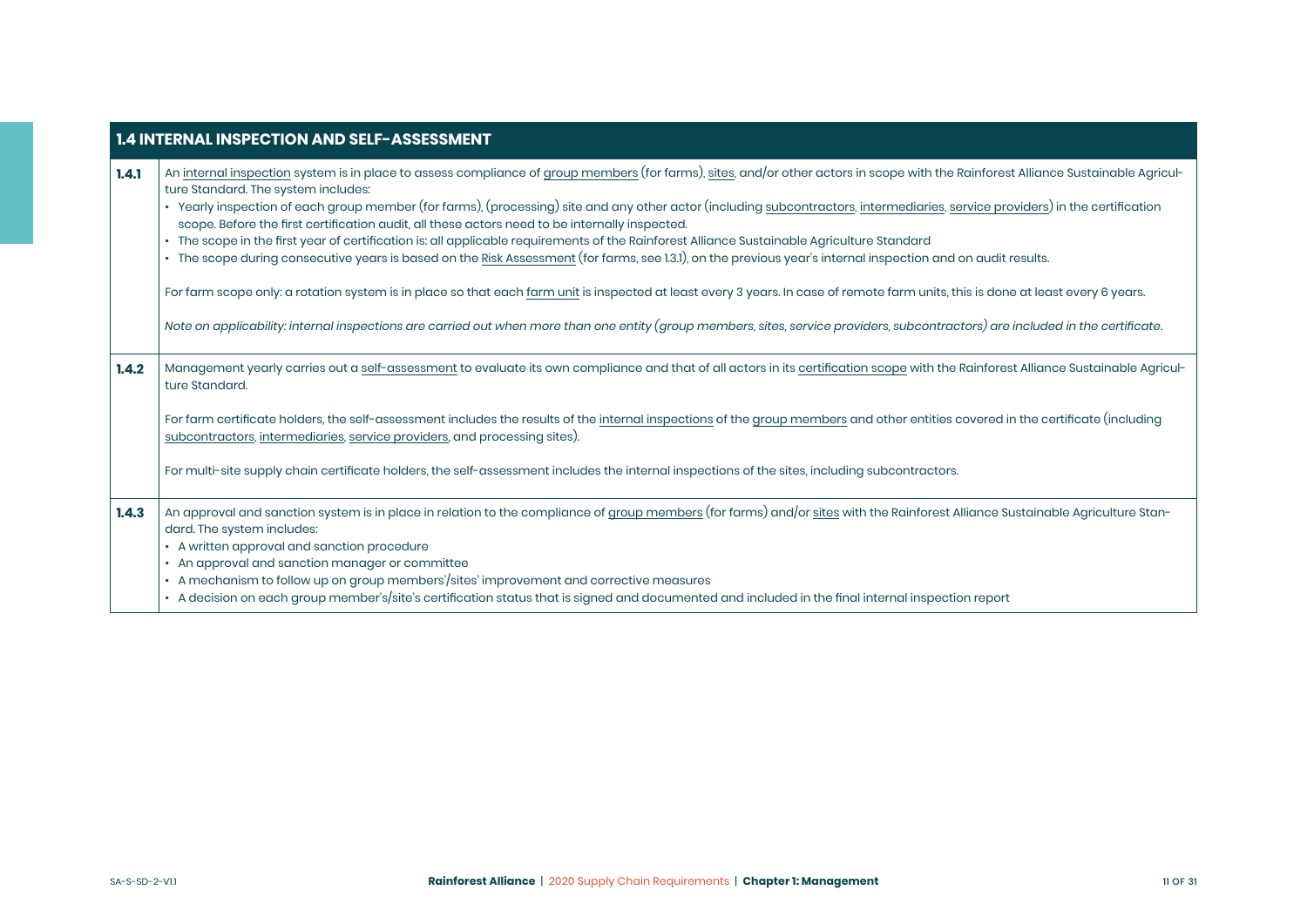|       | <b>1.5 GRIEVANCE MECHANISM</b>                                                                                                                                                                                                                                                                                                                                                                                                                                                                                                                                                                                                                                                                                                                                                                                                                                                                                                                                                                                                                                                                                                                                                                                                                                                                                                                                                                                                                                                                                                                                                                                                                                                                                                                                                                                                     |
|-------|------------------------------------------------------------------------------------------------------------------------------------------------------------------------------------------------------------------------------------------------------------------------------------------------------------------------------------------------------------------------------------------------------------------------------------------------------------------------------------------------------------------------------------------------------------------------------------------------------------------------------------------------------------------------------------------------------------------------------------------------------------------------------------------------------------------------------------------------------------------------------------------------------------------------------------------------------------------------------------------------------------------------------------------------------------------------------------------------------------------------------------------------------------------------------------------------------------------------------------------------------------------------------------------------------------------------------------------------------------------------------------------------------------------------------------------------------------------------------------------------------------------------------------------------------------------------------------------------------------------------------------------------------------------------------------------------------------------------------------------------------------------------------------------------------------------------------------|
| 1.5.1 | A grievance mechanism is in place that enables individuals, workers, communities, and/or civil society, including whistle-blowers to raise their complaints of being negatively<br>affected by specific business activities and/or operations of any nature, including technical, social, or economic nature. The grievance mechanism may be provided directly<br>through collaboration with other companies, or through an industry program or institutionalized mechanism and in accordance with the United Nations Guiding Principles<br>(UNGPs). The grievance mechanism should be accessible, in local languages, and also for those who cannot read or do not have access to internet. The grievance mechanism<br>should include at least the following elements:<br>• A grievance committee with decision making power, with knowledge about the grievances, that is impartial, accessible, and gender sensitive<br>• Grievance committee is formed by at least one member/worker representative<br>· The grievance mechanism has appropriate submission channels, for internal and external stakeholders, including workers, members, staff, buyers, suppliers,<br>indigenous peoples, and communities<br>• Anonymous grievances are accepted and confidentiality is respected<br>• Human and labor rights grievances are remediated in accordance with the Remediation Protocol, and collaboration with the Assess-and-Address Committee and/or<br>the Gender Committee/Person as appropriate, depending on the case<br>• Grievances and agreed follow up actions are documented, and shared with the persons involved within a reasonable timeframe<br>· Submitters of grievances are protected against employment/membership termination, retribution, or threats as a consequence of utilizing the grievance mechanism |
|       | Assess-and-Address Committee (if applicable): see 5.1.1<br>Gender Committee/Person: see 1.6.1<br>$\mathbf{\underline{U}}$<br>Please see Annex S4: Remediation Protocol<br>$\frac{1}{2}$<br>Please see Guidance Document E: Grievance Mechanism                                                                                                                                                                                                                                                                                                                                                                                                                                                                                                                                                                                                                                                                                                                                                                                                                                                                                                                                                                                                                                                                                                                                                                                                                                                                                                                                                                                                                                                                                                                                                                                     |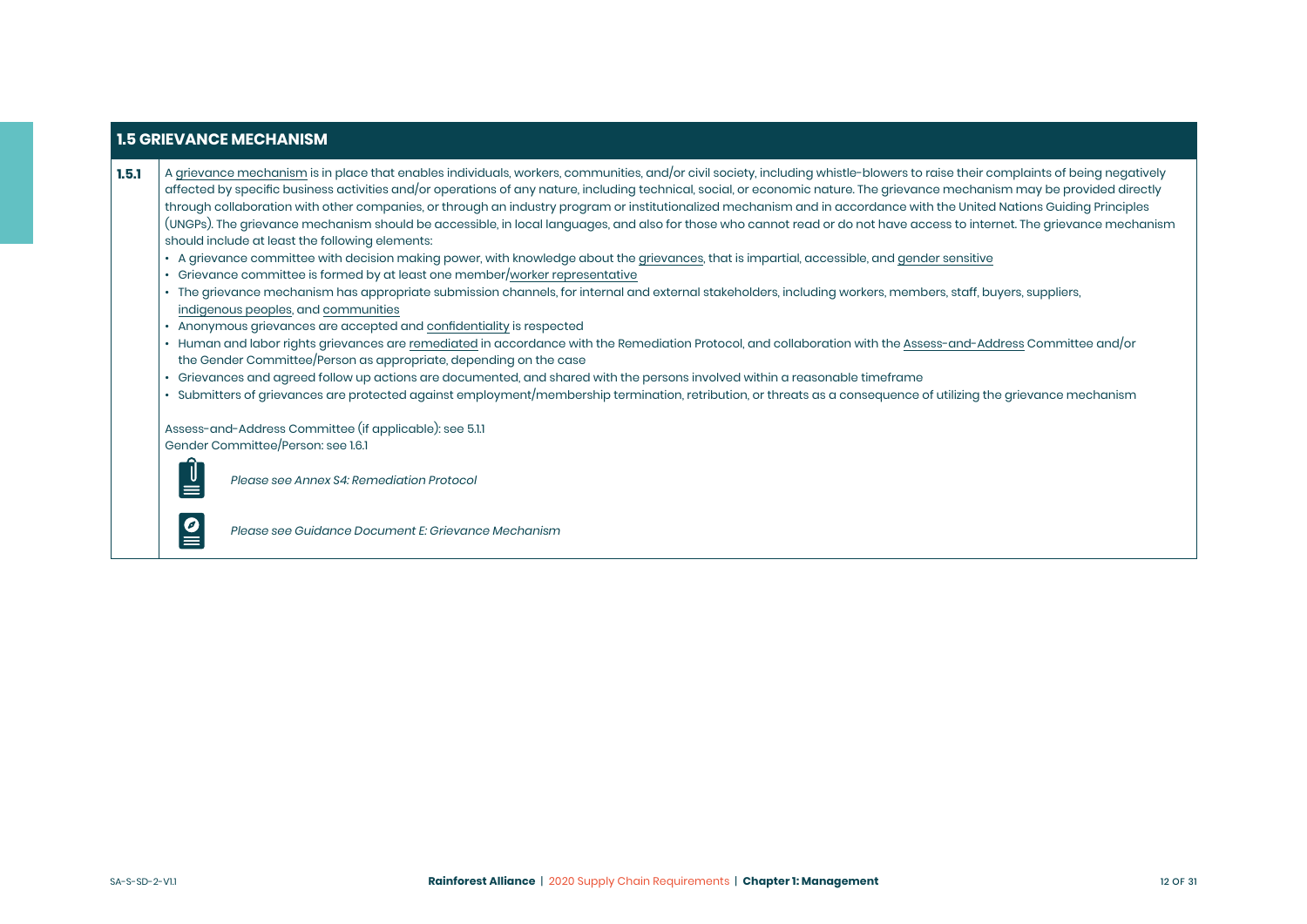|       | <b>1.6 GENDER EQUALITY</b>                                                                                                                                                                                                                                                                                                                                                                                                                                                             |  |
|-------|----------------------------------------------------------------------------------------------------------------------------------------------------------------------------------------------------------------------------------------------------------------------------------------------------------------------------------------------------------------------------------------------------------------------------------------------------------------------------------------|--|
| 1.6.1 | Management commits to promoting gender equality by:<br>• A written statement that is communicated to group members/workers<br>• Appointing a committee that is responsible for the implementation, monitoring, and evaluation of measures that promote gender equality and women's empowerment.<br>Management can choose to appoint a responsible person instead of a committee, except in the case of large farms.                                                                    |  |
|       | The responsible committee/person:<br>· Is knowledgeable about gender equality and women's empowerment<br>· In case of a committee, includes at least one woman and at least one person from management<br>• Is known, accessible and trusted by the group members/workers<br>$\bm{\mathcal{G}}$<br>Please see Guidance Document F: Gender Equality                                                                                                                                     |  |
| 1.6.2 | The responsible committee/person performs the following activities:<br>• Implements gender equality mitigation measures following the basic Risk Assessment and includes these measures in the management plan<br>• Raises awareness on gender equality and women's empowerment with management and (group) staff at least annually<br>· Is involved in remediation cases concerning gender-based violence and gender-based discrimination in accordance with the Remediation Protocol |  |
|       | Farm scope:<br>Risk Assessment: see 1.3.1<br>Management plan: see 1.3.2                                                                                                                                                                                                                                                                                                                                                                                                                |  |
|       | Supply Chain scope:<br>Management plan: see 1.1.3                                                                                                                                                                                                                                                                                                                                                                                                                                      |  |
|       | Please see Annex S3: Risk Assessment Tool                                                                                                                                                                                                                                                                                                                                                                                                                                              |  |
|       | Please see Annex S4: Remediation Protocol                                                                                                                                                                                                                                                                                                                                                                                                                                              |  |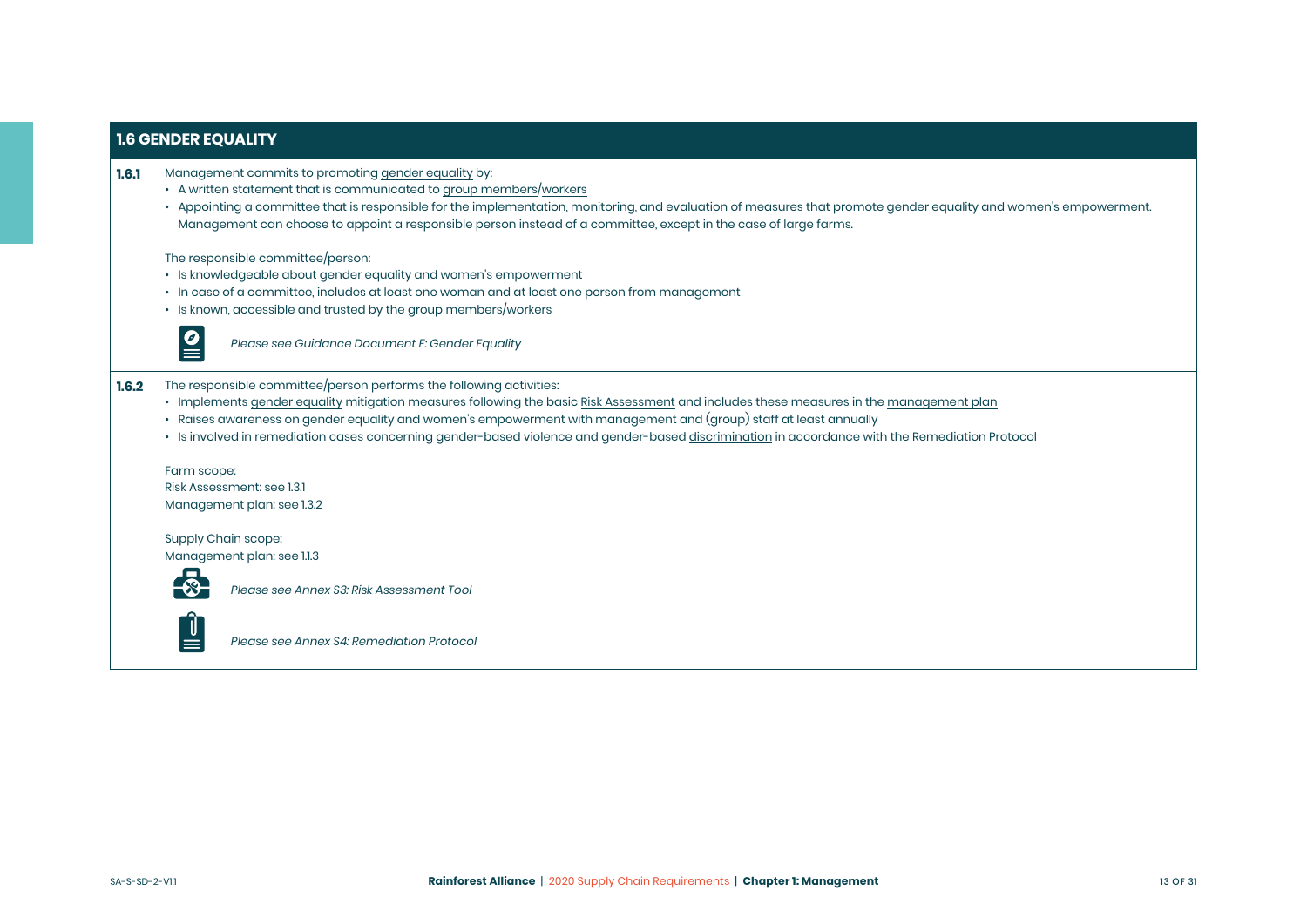## TRACEABiLITY **CHAPTER 2** A successful, credible sustainable<br>agriculture certification program



agriculture certification program must be able to provide its users with the confidence that certified products are indeed produced according to the standard.

This requires a robust, transparent system to track products from the farmer along the supply chain up to the level of retail.

The requirements in this chapter provide certificate holders with a framework to accurately and credibly trace certified product and report any activity performed on the certified product (including conversions and sales) in the Rainforest Alliance traceability platform.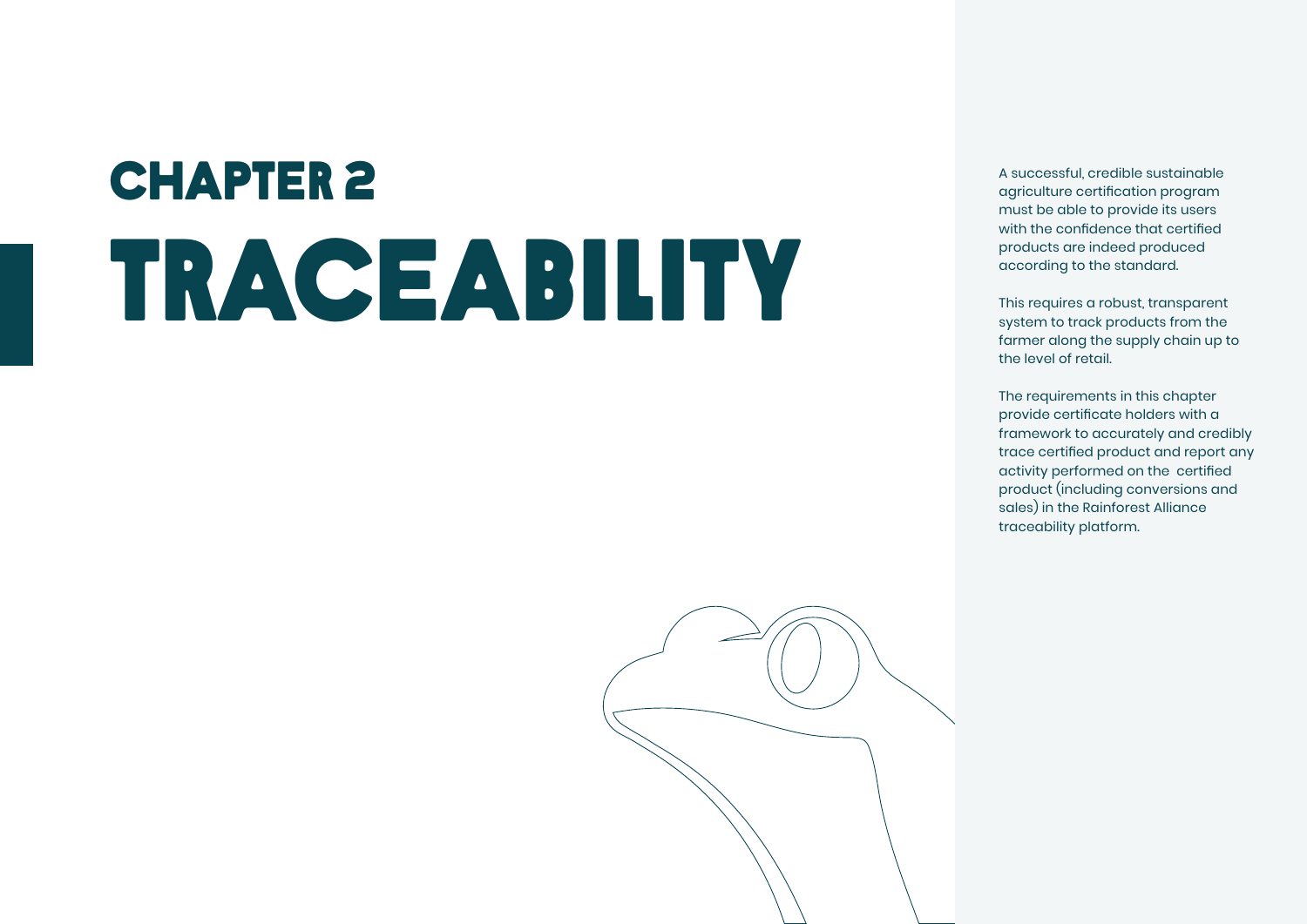|        | <b>2.1 TRACEABILITY</b>                                                                                                                                                                                                                                                    |  |
|--------|----------------------------------------------------------------------------------------------------------------------------------------------------------------------------------------------------------------------------------------------------------------------------|--|
| 2.1.3  | Certified products are visually segregated from non-certified products at all stages, including transport, storage, and processing.                                                                                                                                        |  |
| 2.1.4  | Management has mapped the product flow up to the final location of the certificate scope, including all intermediaries (collection points, transport, processing units,<br>warehouses, etc.) and activities carried out on the product.                                    |  |
| 2.1.6  | Total sales of certified products do not exceed the total production (for farms), purchase of certified products plus remaining stock balance from the previous year.                                                                                                      |  |
| 2.1.7  | There is no double selling of volumes: products sold as conventional product or sold under another scheme or sustainability initiative are not also sold as Rainforest Alliance Certified.<br>Selling products which are certified under more than one scheme is possible. |  |
| 2.1.9  | The correct methodology for the calculation of conversion factors is demonstrated and documented for each certified product and reflected accordingly in the traceability<br>platform.                                                                                     |  |
|        | Please see Annex S6: Traceability                                                                                                                                                                                                                                          |  |
| 2.1.10 | Equipment used to define the weight or volume of the certified product is calibrated annually.                                                                                                                                                                             |  |
| 2.1.11 | A volume summary of certified product is provided for the previous 12 months. This includes inputs, volume purchased, in stock, processed, outputs, lost and sold (as applicable).                                                                                         |  |
| 2.1.12 | Documentation includes traceability type and percentage (when applicable) when there is a change in legal ownership and/or physical possession of the certified product.                                                                                                   |  |
| 2.1.13 | There is evidence (documentation on incoming and outgoing product, on-site procedures, reports) that any Rainforest Alliance claim made is valid and complies with<br>Rainforest Alliance Certification Program requirements.                                              |  |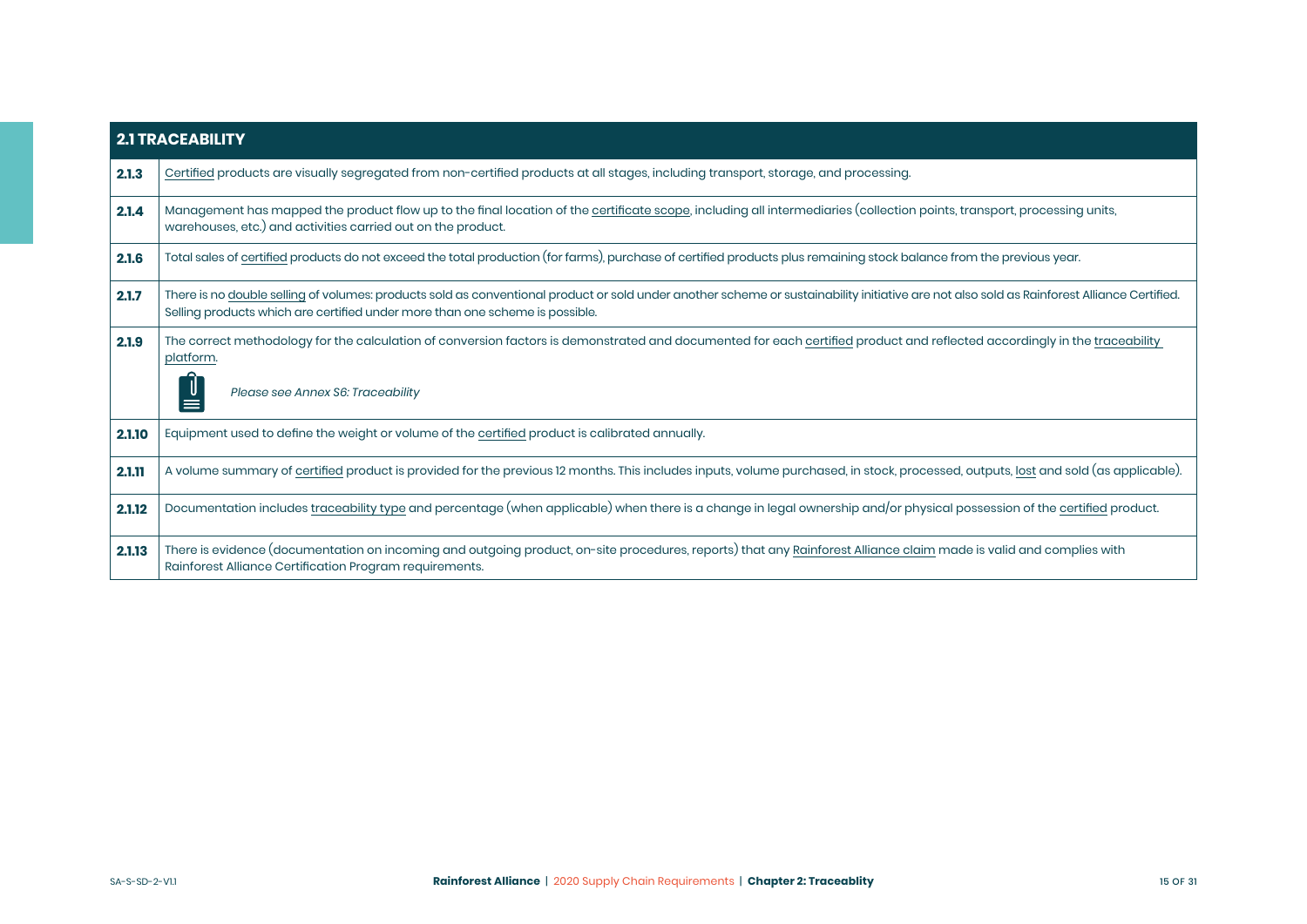|       | <b>2.2 TRACEABILITY IN ONLINE PLATFORM</b><br>Applicable to certificate holders working in crops for which online traceability is offered within the Rainforest Alliance Certification Program.             |  |
|-------|-------------------------------------------------------------------------------------------------------------------------------------------------------------------------------------------------------------|--|
| 2.2.1 | Volumes sold as certified are recorded in the Rainforest Alliance traceability platform at the latest two weeks after the end of the quarter within which the shipment took place.                          |  |
|       | Please see Annex S6: Traceability                                                                                                                                                                           |  |
| 2.2.2 | Buyers of Rainforest Alliance Certified product have a procedure in place to regularly verify that transactions in the traceability platform match invoices for certified products<br>purchased.            |  |
| 2.2.3 | Volumes sold not as Rainforest Alliance Certified and/or lost are removed from the traceability platform within two weeks after the end of the quarter in which the sales took<br>place or volume was lost. |  |
|       | Please see Annex S6: Traceability                                                                                                                                                                           |  |
| 2.2.4 | In case of public facing trademark use, an approval is obtained in accordance with the Rainforest Alliance 2020 Labeling and Trademarks Policy for on and off product<br>trademarks prior to use.           |  |
| 2.2.5 | Shipments that are combined into one transaction include sufficient information to relate the transaction to the individual shipments.                                                                      |  |
| 2.2.6 | Written confirmation granting a traceability platform mandate by the farm certificate holder and acknowledgement by both parties is available.                                                              |  |
| 2.2.7 | The party granted the traceability platform mandate complies with applicable traceability requirements.                                                                                                     |  |
|       | Please see Annex S6: Traceability                                                                                                                                                                           |  |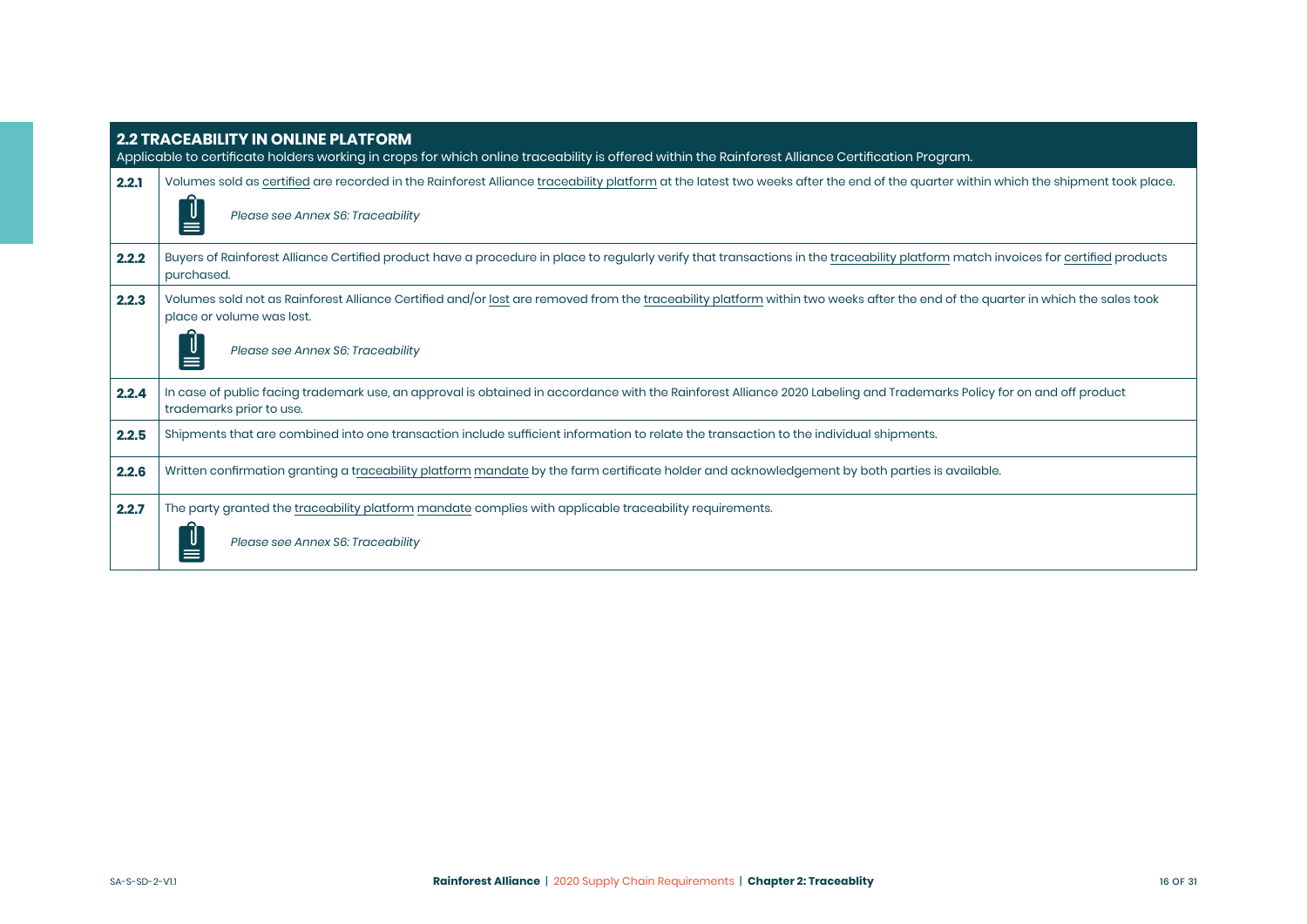|       | <b>2.3 MASS BALANCE</b><br>Applicable to certificate holders applying mass balance in the crops that permit the traceability type mass balance.<br>Please see Annex S6: Traceability              |  |
|-------|---------------------------------------------------------------------------------------------------------------------------------------------------------------------------------------------------|--|
| 2.3.1 | Volume credits are only converted for a process that can occur in reality, product conversion cannot go backwards to a previous product.                                                          |  |
| 2.3.2 | The volume of product sold as mass balance is 100% covered by volumes purchased as certified.                                                                                                     |  |
| 2.3.3 | Volumes sold as certified meet the minimum percentage requirements for origin information.<br>Please see Annex S6: Traceability                                                                   |  |
| 2,3,4 | Purchase and sales documentation for volumes sold as certified include origin information to country level for incoming certified and non-certified volumes.<br>Please see Annex S6: Traceability |  |
| 2,3,5 | Credit trading is limited to within a certificate, movement from one certificate to another shall be accompanied by physical shipment of relevant product.                                        |  |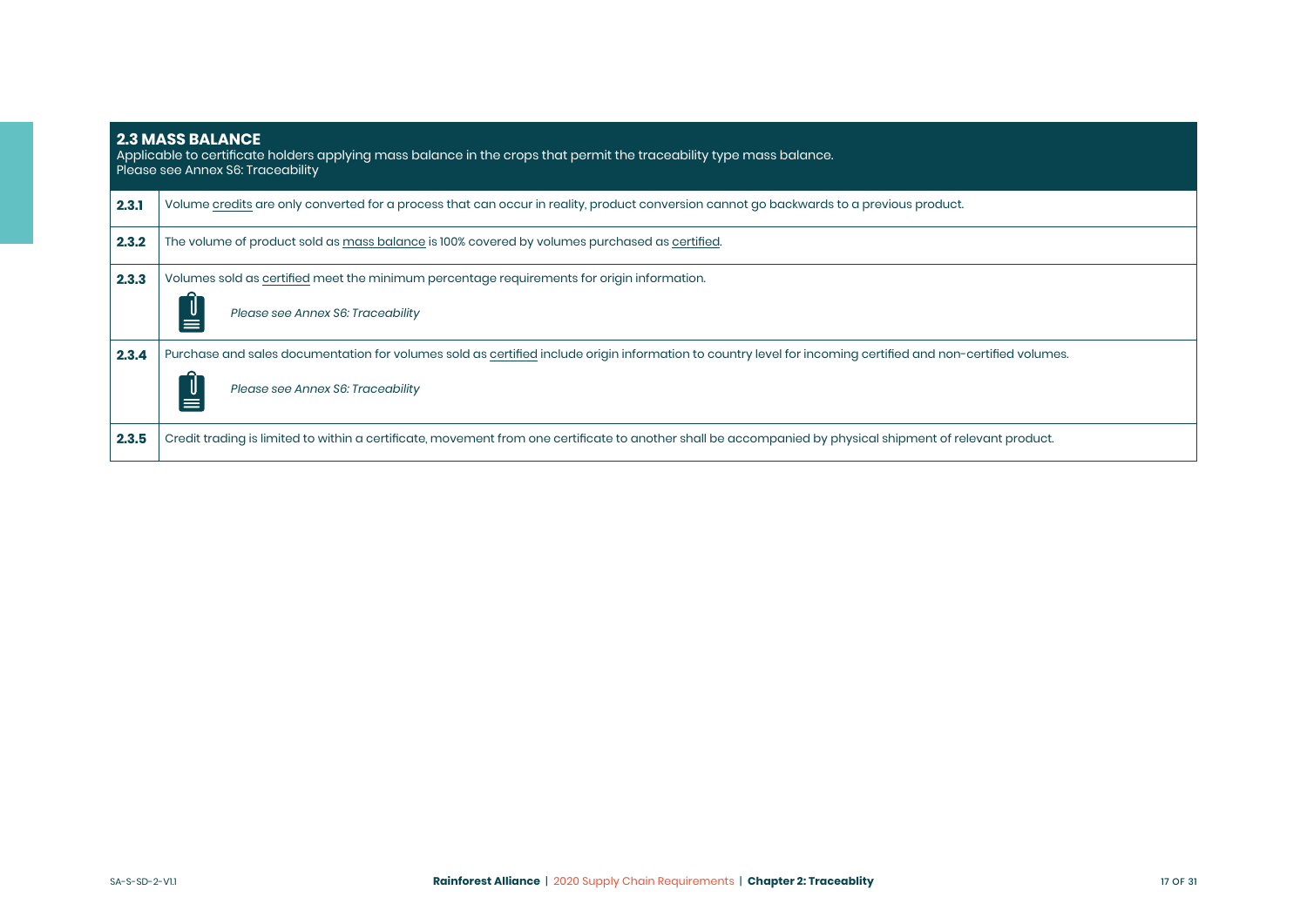# INCOME AND SHARED RESPONSIBILITY **CHAPTER 3**

The Rainforest Alliance aims to make sustainability the norm in the sectors in which it operates. This entails a fundamental transformation of the operating principles of the supply chain in the given sector. This means moving to a system where sustainability in agricultural production is valued and priced as a material service over and above the cost of the commodity. This also means that the investments needed to advance sustainability practices at origin are borne not only by the producer but also the market. These aspects of Shared Responsibility can be found within two elements of the 2020 Sustainable Agriculture Standard. The first is the Sustainability Differential, a monetary payment paid to farm certificate holders on top of the market price for the sale of certified crop. The second is Sustainability Investments which are made by buyers of certified product to contribute to the investments farm certificate holders need to drive sustainability progress at origin. With the aim to go beyond the Sustainability Investment approach, this chapter also includes a set of requirements on the contribution to living wage payments at farm certificate holder level that supply chain certificate holders can self-select.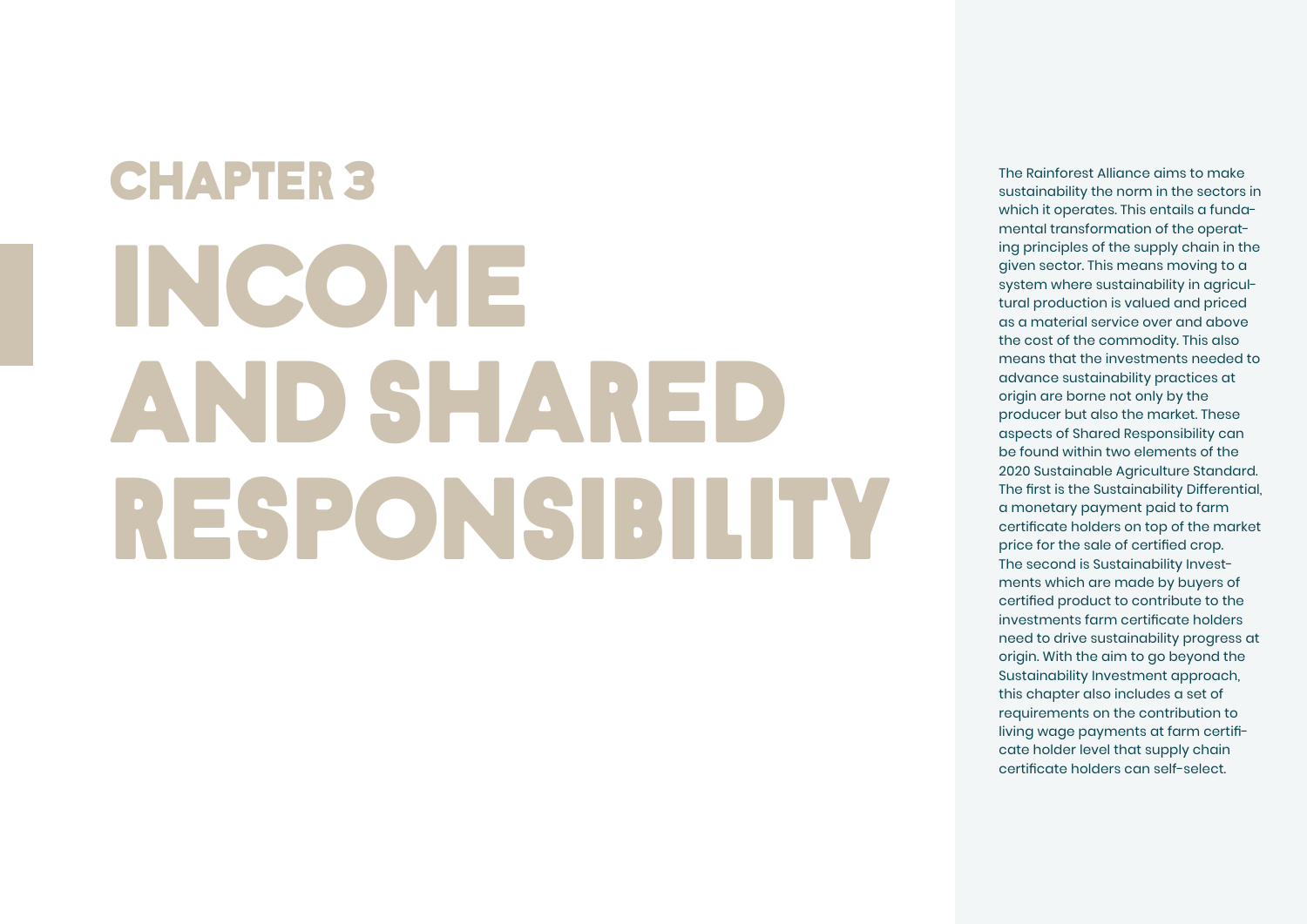|       | <b>3.2 SUSTAINABILITY DIFFERENTIAL</b>                                                                                                                                                                                               |  |
|-------|--------------------------------------------------------------------------------------------------------------------------------------------------------------------------------------------------------------------------------------|--|
| 3.2.3 | The buyer of certified products pays the Sustainability Differential in the form of a monetary payment on top of the market price, quality premiums or other differentials. Sustai-<br>nability Differential cannot be paid in kind. |  |
|       | Please see Annex S14: Shared Responsibility                                                                                                                                                                                          |  |
| 3.2.4 | The responsible certificate holders (see Annex S14 for further detail on applicability) have clear contractual agreements in place which specify the amount and other terms<br>around Sustainability Differential payment.           |  |
|       | Please see Annex S14: Shared Responsibility                                                                                                                                                                                          |  |
| 3.2.5 | The full amount of the Sustainability Differential is paid at least annually and no later than payment terms defined for the relevant crop.                                                                                          |  |
|       | Please see Annex S14: Shared Responsibility                                                                                                                                                                                          |  |
| 3.2.6 | Confirmation of Sustainability Differential payment is recorded in the traceability platform no later than 3 months after the actual payment was made.                                                                               |  |
|       | Please see Annex S14: Shared Responsibility                                                                                                                                                                                          |  |
| 3.2.7 | The Sustainability Differential paid amounts to at least the prescribed minimum, for crops for which a minimum is defined.                                                                                                           |  |
|       | Please see Annex S14: Shared Responsibility                                                                                                                                                                                          |  |

### **3.3 SUSTAINABILITY INVESTMENTS**

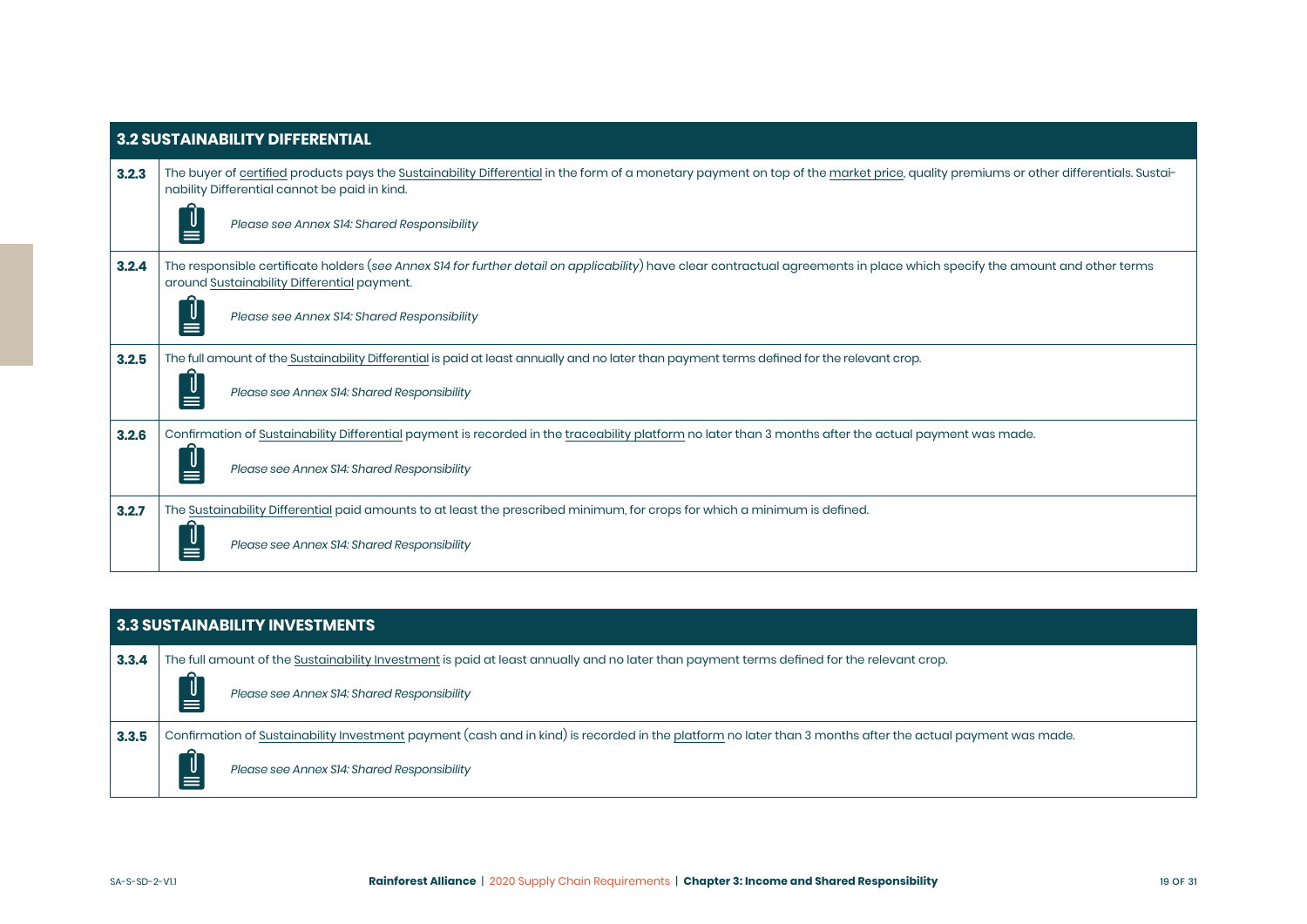| 3.4 SUPPLY CHAIN CONTRIBUTIONS FOR LIVING WAGE PAYMENT (SELF SELECTED)<br>Applicable to any certificate holder deciding to make a Living Wage payment contribution and corresponding claim. |                                                                                                                                                                                                                                                                       |
|---------------------------------------------------------------------------------------------------------------------------------------------------------------------------------------------|-----------------------------------------------------------------------------------------------------------------------------------------------------------------------------------------------------------------------------------------------------------------------|
| 3.4.1                                                                                                                                                                                       | The supply chain certificate holder has a copy of the farm certificate holder's plan for wage improvement and has identified how and when support could be provided to<br>achieve it.                                                                                 |
| 3.4.2                                                                                                                                                                                       | There is written evidence that the responsible supply chain certificate holder has engaged and come to agreement with the farm certificate holder on modalities,<br>targets and timelines for contributing to the implementation of the farm's wage improvement plan. |
| 3,4,3                                                                                                                                                                                       | There is evidence that contributions to the farm's wage improvement plan are being made and align with modalities, targets and timelines as agreed upon<br>with the farm certificate holder.                                                                          |
| 3,4.4                                                                                                                                                                                       | The direct financial or other type of investment in context of living wage payment contribution by the supply chain certificate holder to the farm is recorded.                                                                                                       |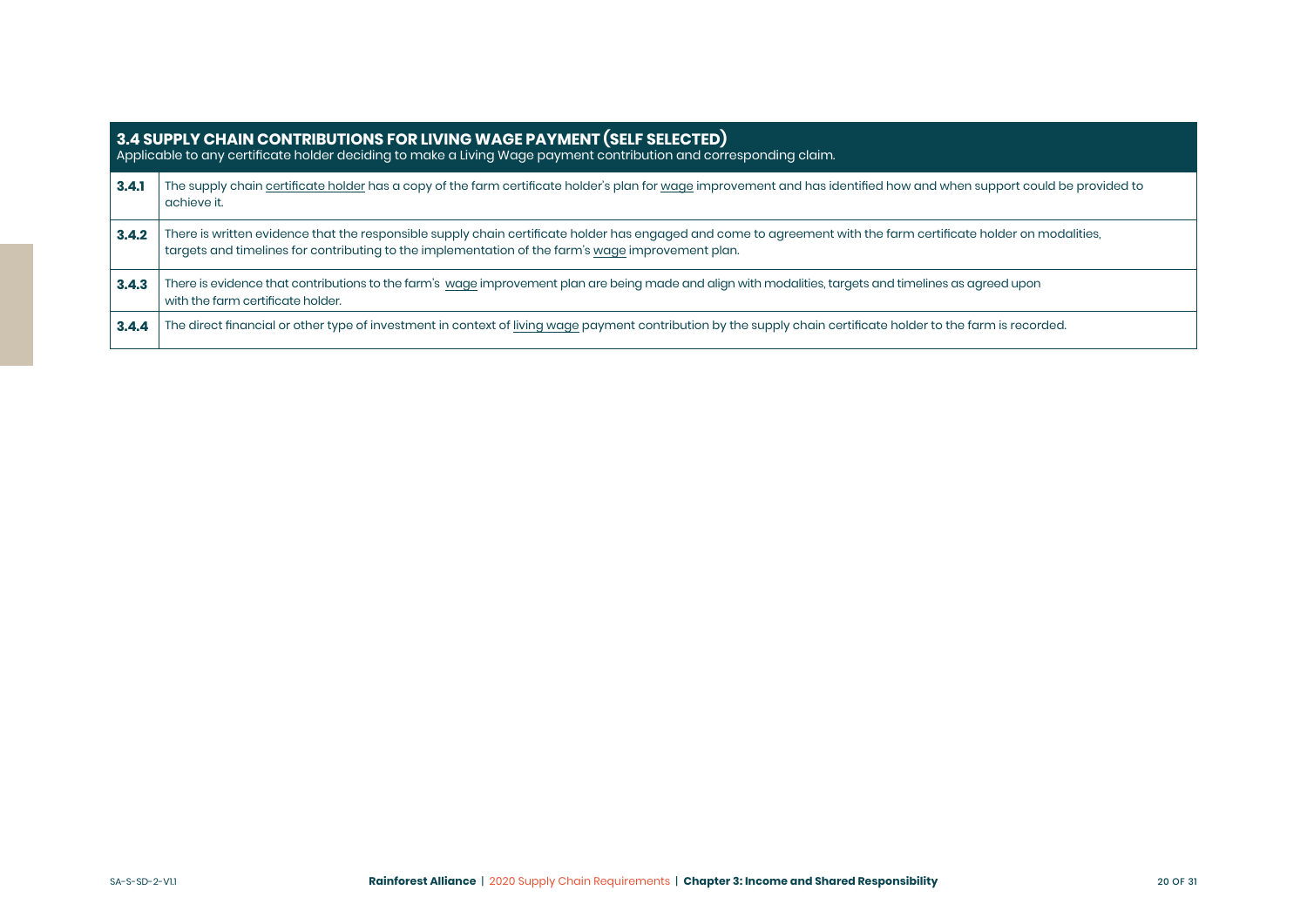# SOCIAL The social chapter seeks to empower<br>Workers to realize better working and

workers to realize better working and living conditions for themselves and their families; to promote equality and respect for all with special attention to vulnerable groups such as migrants, children, youth and women; and to strengthen human and labor rights protections on certified operations.

To support sustainable livelihoods, the Rainforest Alliance Sustainable Agriculture Standard establishes requirements related to all fundamental human and labor rights, health and safety, and decent living and working conditions. These requirements align with the UN Guiding Principles (UNGPs) on Business and Human Rights, relevant ILO conventions, and other multistakeholder concepts.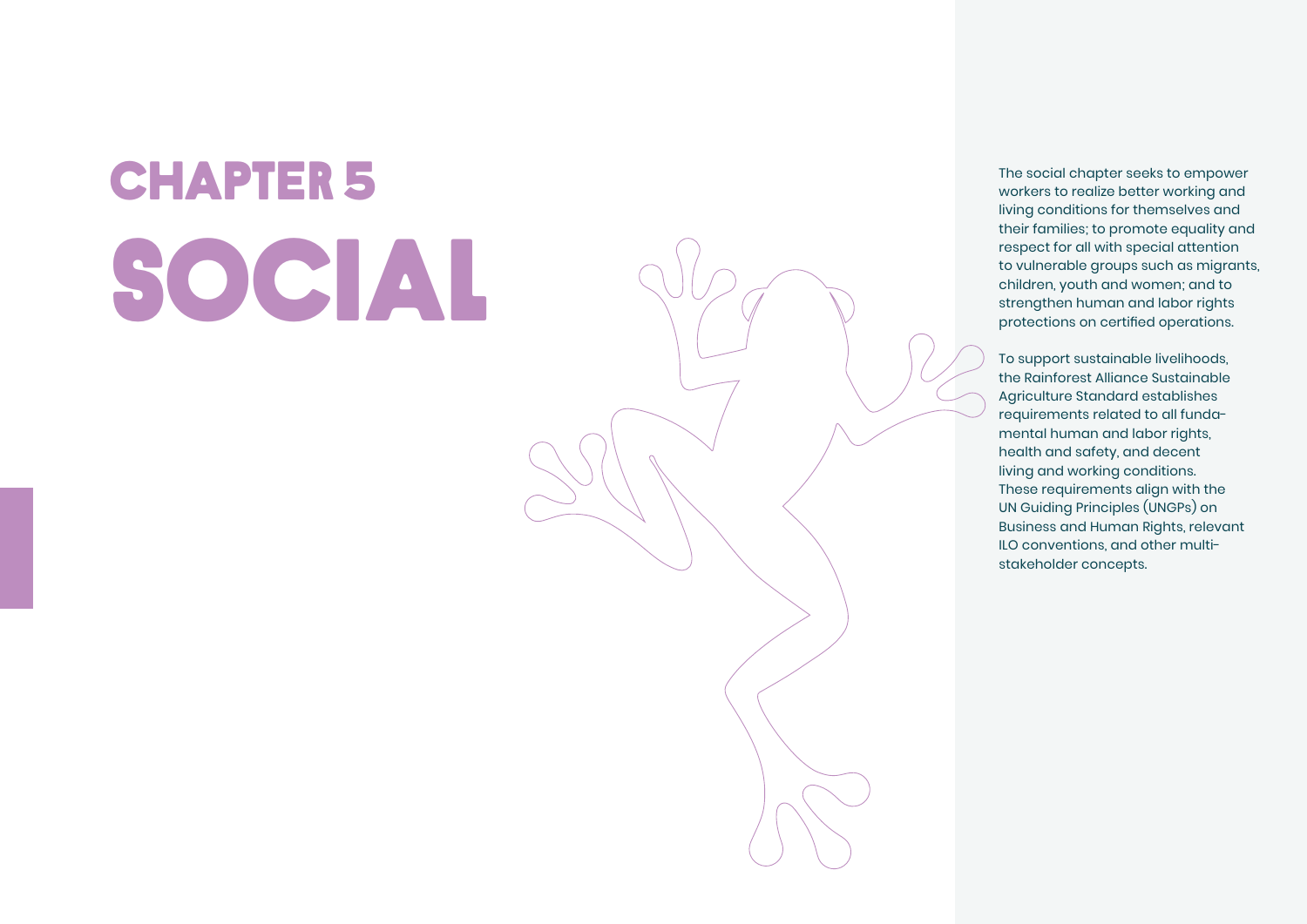|       | 5.1 ASSESS-AND-ADDRESS CHILD LABOR, FORCED LABOR, DISCRIMINATION, WORKPLACE VIOLENCE AND HARASSMENT                                                                                                                                                                                                                                                                                                                                                                                                                                                                                                                                                                                                                                                                                                                                                          |
|-------|--------------------------------------------------------------------------------------------------------------------------------------------------------------------------------------------------------------------------------------------------------------------------------------------------------------------------------------------------------------------------------------------------------------------------------------------------------------------------------------------------------------------------------------------------------------------------------------------------------------------------------------------------------------------------------------------------------------------------------------------------------------------------------------------------------------------------------------------------------------|
| 5.1.1 | Commitment:<br>Management commits to assess-and-address child labor, forced labor, discrimination, and workplace violence and harassment by:<br>• Appointing a management representative who is accountable for the assess-and-address system<br>• For large farms, individually certified farms and supply chain certificate holders: giving a mandate to a committee comprised of the appointed management representative<br>and workers representative(s) to manage the assess-and-address system. The worker representative(s) is/are selected by workers.<br>· For group management: giving a mandate to a committee comprised of the appointed management representative and a group member representative to<br>manage the assess-and-address system. Group management can choose to appoint a management representative only instead of a committee. |
|       | The committee members are:<br>· Knowledgeable about child labor, forced labor, discrimination and workplace violence and harassment<br>• Impartial, accessible and trusted by workers/group members                                                                                                                                                                                                                                                                                                                                                                                                                                                                                                                                                                                                                                                          |
|       | Communication:<br>• Management representative/committee: coordinates with management, the grievance committee and the gender person/committee<br>Raises awareness of these four issues with management and (group) staff at least annually<br>· Informs workers/group members in writing that child labor, forced labor, discrimination and workplace violence and harassment are not tolerated,<br>and that management has a system in place to assess and address related cases. This information is visibly displayed at central locations at all times.<br>$\mathbf{Q}$<br>Please see Guidance Document L: Assess-and-Address                                                                                                                                                                                                                            |
| 5.1.2 | Risk mitigation:<br>The management representative/committee includes in the management plan the mitigation measures as identified in the basic Risk Assessment and implements<br>corresponding measures.                                                                                                                                                                                                                                                                                                                                                                                                                                                                                                                                                                                                                                                     |
|       | The basic Risk Assessment is repeated at least every three years.                                                                                                                                                                                                                                                                                                                                                                                                                                                                                                                                                                                                                                                                                                                                                                                            |
|       | Farm scope:<br>Management plan: see 1.3.2<br>Risk Assessment: see 1.3.1                                                                                                                                                                                                                                                                                                                                                                                                                                                                                                                                                                                                                                                                                                                                                                                      |
|       | Supply Chain scope:<br>Management plan: see 1.1.3                                                                                                                                                                                                                                                                                                                                                                                                                                                                                                                                                                                                                                                                                                                                                                                                            |
|       | $\mathsf{I}$<br>Please see Annex S3: Risk Assessment Tool<br>≡                                                                                                                                                                                                                                                                                                                                                                                                                                                                                                                                                                                                                                                                                                                                                                                               |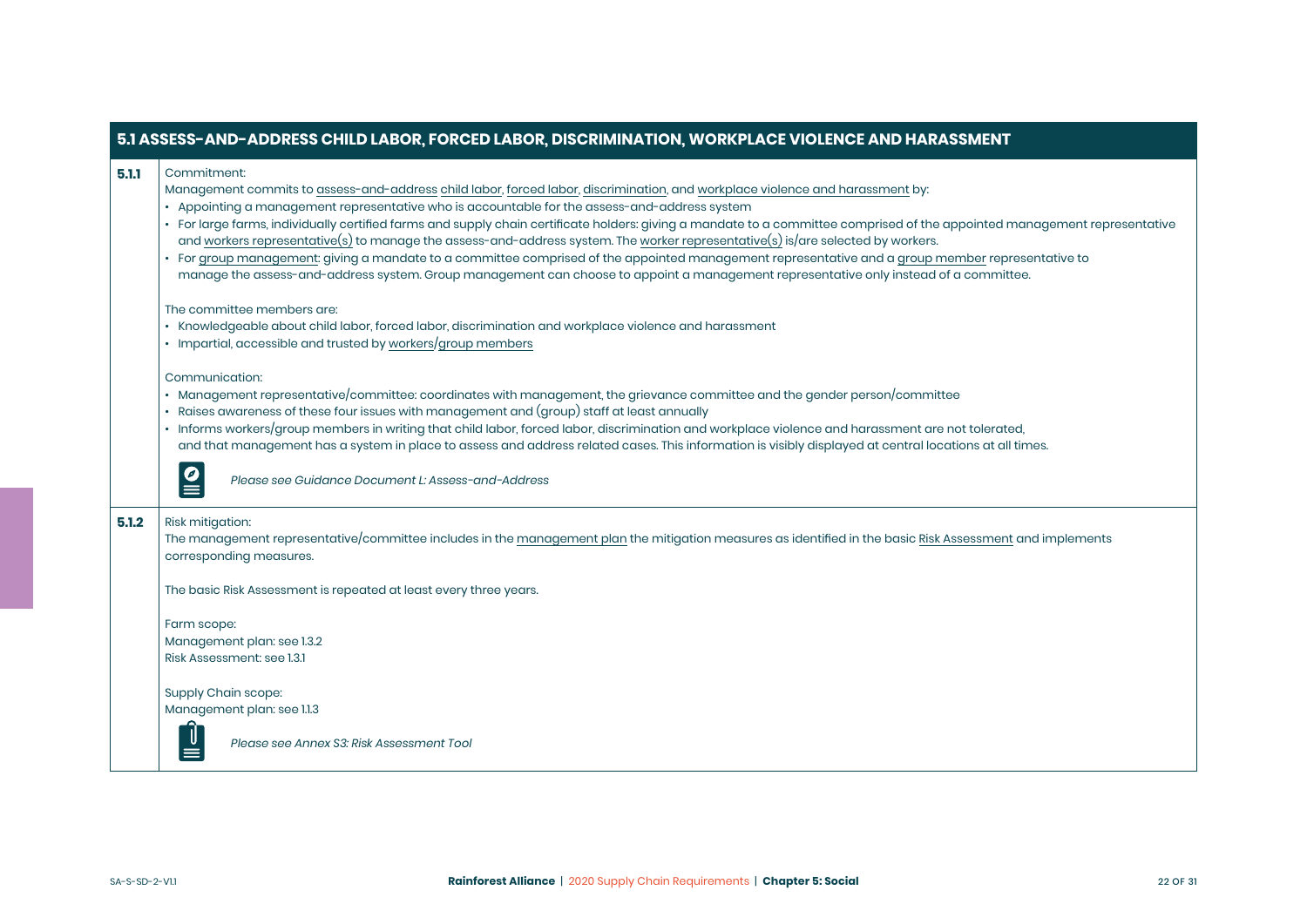|       | 5.1 ASSESS AND ADDRESS CHILD LABOR, FORCED LABOR, DISCRIMINATION, WORKPLACE VIOLENCE AND HARASSMENT                                                                                                                                                                                                                                                                                         |
|-------|---------------------------------------------------------------------------------------------------------------------------------------------------------------------------------------------------------------------------------------------------------------------------------------------------------------------------------------------------------------------------------------------|
| 5.1.3 | Monitoring:<br>The management representative/committee<br>• Monitors risks and the implementation of risk mitigation measures<br>· Reports potential cases of child labor, forced labor, discrimination, and workplace violence and harassment to the management and to the grievance committee<br>• Monitors remediation activities (see 5.1.4)                                            |
|       | The intensity of the monitoring system is adjusted to the risk level and the issue.                                                                                                                                                                                                                                                                                                         |
|       | Indicator:<br>The number of potential cases identified by the monitoring system and referred to the grievance mechanism (by gender, age, and type of issue)<br>$\mathbf{Q}$<br>Please see Guidance Document R: Assess-and-Address Monitoring Tool                                                                                                                                           |
| 5.1.4 | Remediation:<br>The management representative/committee sets out in the management plan how to remediate cases of child labor, forced labor, discrimination, workplace violence<br>and harassment. Confirmed cases are remediated and documented following the Rainforest Alliance Remediation Protocol. Safety and confidentiality of the victims<br>are protected throughout the process. |
|       | Indicator:<br>Number and percentage of confirmed child labor, forced labor, discrimination and workplace violence and harassment cases remediated per the Remediation Protocol<br>(by gender, age, and type of issue)                                                                                                                                                                       |
|       | $\mathsf{I}$<br>Please see Annex S4: Remediation Protocol                                                                                                                                                                                                                                                                                                                                   |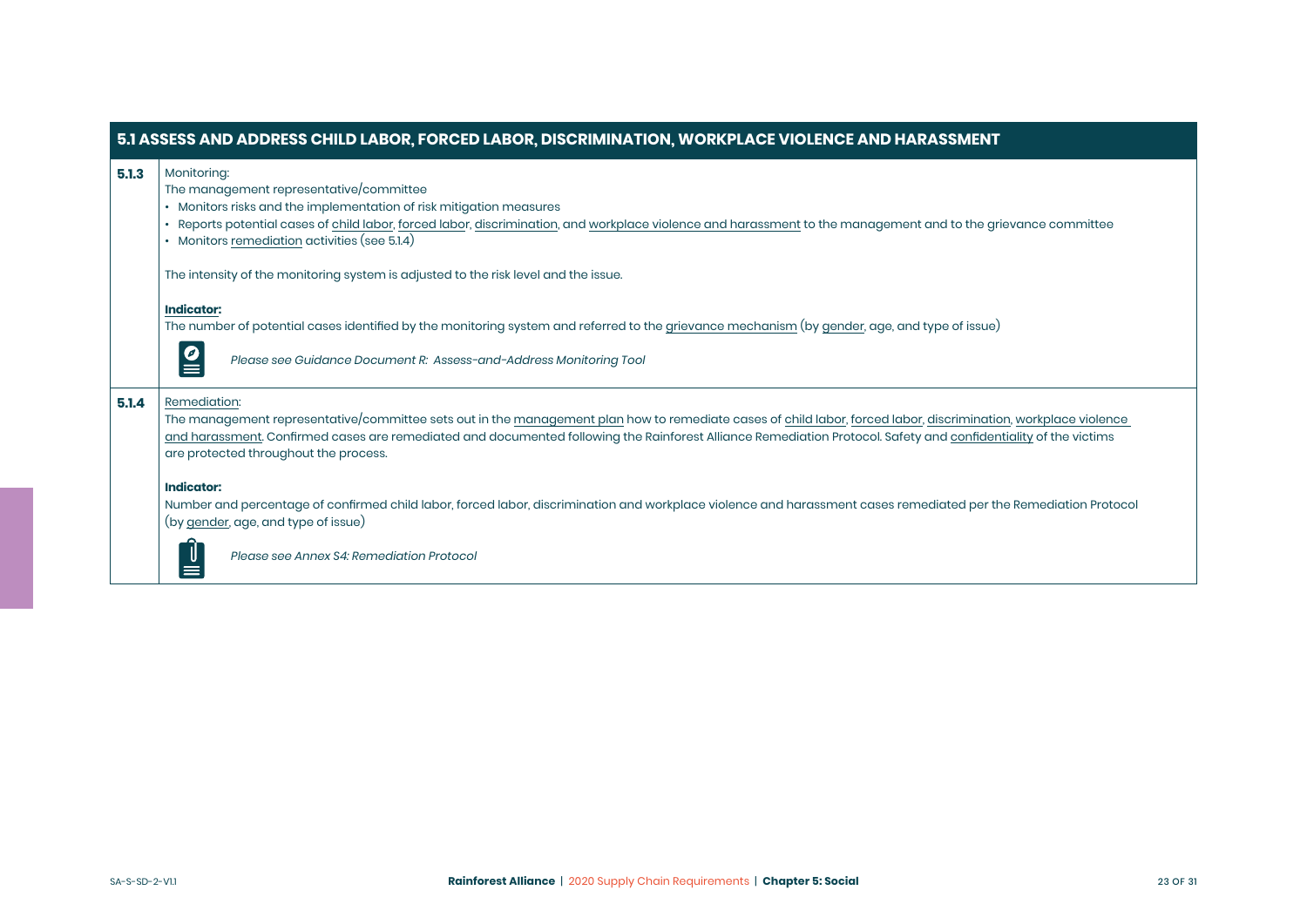|       | <b>5.2 FREEDOM OF ASSOCIATION</b>                                                                                                                                                                                                                                                                                                                                                                                                                                                                                                                                                        |  |  |
|-------|------------------------------------------------------------------------------------------------------------------------------------------------------------------------------------------------------------------------------------------------------------------------------------------------------------------------------------------------------------------------------------------------------------------------------------------------------------------------------------------------------------------------------------------------------------------------------------------|--|--|
| 5.2.1 | Workers have the right to form and join a union or workers' organization of their own choice and to take part in collective bargaining, without prior authorization from the employer,<br>and in accordance with applicable law. Workers' representatives are elected democratically among workers in regular, free elections.                                                                                                                                                                                                                                                           |  |  |
|       | Management informs workers on these rights through a written policy in a language they understand, before the start of employment. The written policy on freedom of association<br>and collective bargaining is visibly displayed at all times in the workplace.                                                                                                                                                                                                                                                                                                                         |  |  |
|       | Where the right to freedom of association and collective bargaining is restricted under law, management does not hinder the development of parallel means for independent<br>and free association, bargaining and dialogue with management.                                                                                                                                                                                                                                                                                                                                              |  |  |
|       | ILO Convention, Freedom of Association and Protection of the Right to Organise Convention, 1948 (No. 87)                                                                                                                                                                                                                                                                                                                                                                                                                                                                                 |  |  |
| 5.2.2 | Workers are not subject to discrimination or retaliation for reasons of past or present workers' organization or union membership or activities. Management does not punish,<br>bribe or otherwise influence union members or workers' representatives. Records are kept of terminations of employment, including the reason for termination and workers<br>affiliation with a union or workers' organization. Management does not interfere in the internal affairs of workers' organizations and/or unions, nor in elections or duties related<br>to membership of such organizations. |  |  |
|       | ILO Convention, Right to Organise and Collective Bargaining Convention, 1949 (No. 98)                                                                                                                                                                                                                                                                                                                                                                                                                                                                                                    |  |  |
| 5.2.3 | Management provides worker representatives reasonable paid time off from work to carry out their representation functions and attend meetings.                                                                                                                                                                                                                                                                                                                                                                                                                                           |  |  |
|       | Where needed, management provides the worker representatives with reasonable facilities including meeting space, means of communication and childcare.                                                                                                                                                                                                                                                                                                                                                                                                                                   |  |  |
|       | Management gives worker organization and/or trade union access to a notice board to communicate information about their activities.                                                                                                                                                                                                                                                                                                                                                                                                                                                      |  |  |
|       | Management establishes genuine dialogue with freely chosen workers' representatives to collectively raise and address working conditions and terms of employment.                                                                                                                                                                                                                                                                                                                                                                                                                        |  |  |
|       | Management keeps records of the minutes from meetings with worker organizations and/or trade unions.                                                                                                                                                                                                                                                                                                                                                                                                                                                                                     |  |  |
|       | ILO Convention, Workers' Representatives Convention, 1971 (No. 135)                                                                                                                                                                                                                                                                                                                                                                                                                                                                                                                      |  |  |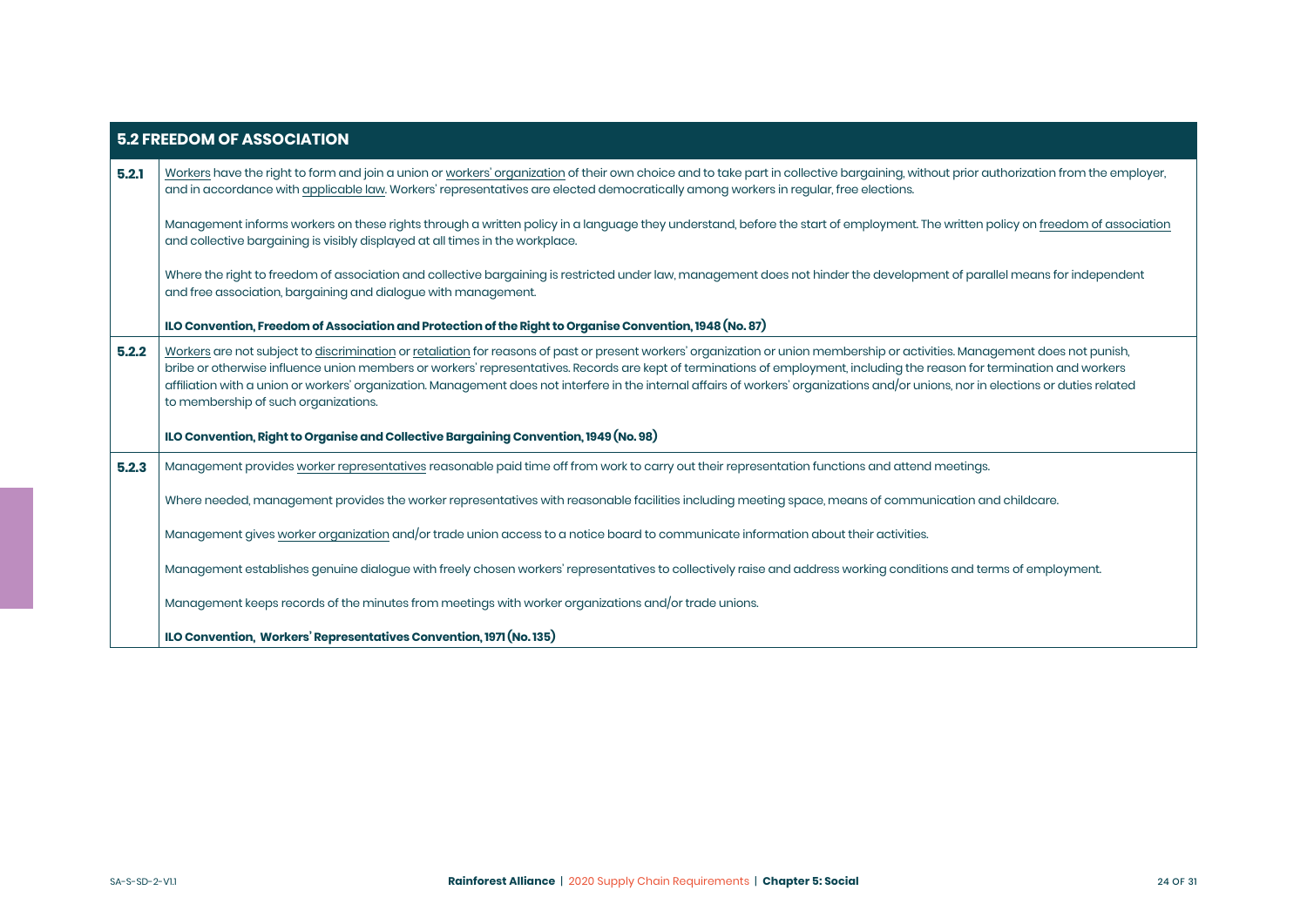|       | <b>5.3 WAGES AND CONTRACTS</b>                                                                                                                                                                                                                                                                                                                                                                                                                                                               |  |  |
|-------|----------------------------------------------------------------------------------------------------------------------------------------------------------------------------------------------------------------------------------------------------------------------------------------------------------------------------------------------------------------------------------------------------------------------------------------------------------------------------------------------|--|--|
| 5.3.1 | Permanent and temporary workers who are employed for more than three consecutive months have a written employment contract signed by both parties. The worker receives a<br>copy of the contract at the time of signing. Permanent and temporary workers employed for fewer than three months must have at least verbal contracts in place.                                                                                                                                                  |  |  |
|       | Verbal instead of written contracts are acceptable only if they create legally binding employment relationships under applicable law. The employer keeps records of verbal contracts<br>that include all terms listed below and inform workers of these terms.                                                                                                                                                                                                                               |  |  |
|       | Written/verbal contracts include at minimum:<br>• Job duties<br>• Location of the job<br>• Working hours<br>• Pay rate and/or method of calculation<br>• Overtime pay rate<br>• Frequency or schedule of payment<br>• Deductions, benefits provided such as in-kind benefits<br>• Paid leave<br>• Medical leave and protections in case of illness, disability or accident<br>• Notice period (if any) for contract termination                                                              |  |  |
| 5.3.2 | Management does not engage in arrangements or practices designed to eliminate or reduce workers' pay and/or benefits such as employing temporary workers for<br>permanent or ongoing tasks.                                                                                                                                                                                                                                                                                                  |  |  |
| 5.3.3 | Workers receive at least the applicable minimum wage, or the wage negotiated in a Collective Bargaining Agreement (CBA), whichever is higher. For production quota or<br>piece work, the payment must be at least the minimum wage, based on a 48-hour working week or national legal working hours limit whichever is lower. In countries where<br>the minimum wage is not adjusted yearly or regulated in a CBA, it is adjusted yearly for inflation based on the national inflation rate. |  |  |
| 5.3.5 | Deductions from wages are permitted only if provided by applicable law or CBA. Voluntary wage deductions such as advance payments, union membership, or loans can only<br>be made with written or verbal consent from the worker. Wage deductions as a disciplinary measure are not allowed. Deductions for work related to tools, equipment, or gear<br>are not allowed unless those are permitted by law.                                                                                  |  |  |
|       | In-kind benefits must be in accordance with national law, however, they cannot exceed 30% of the total remuneration.                                                                                                                                                                                                                                                                                                                                                                         |  |  |
| 5.3.6 | Workers are paid regularly at scheduled intervals agreed both by the worker and the employer, but must be at least monthly.                                                                                                                                                                                                                                                                                                                                                                  |  |  |
|       | Records are maintained, per worker, of hours worked (regular and overtime) and/or volume produced (if applicable), calculation of wages and deductions, and wages paid. Workers<br>are provided pay slips with each payment containing this information.                                                                                                                                                                                                                                     |  |  |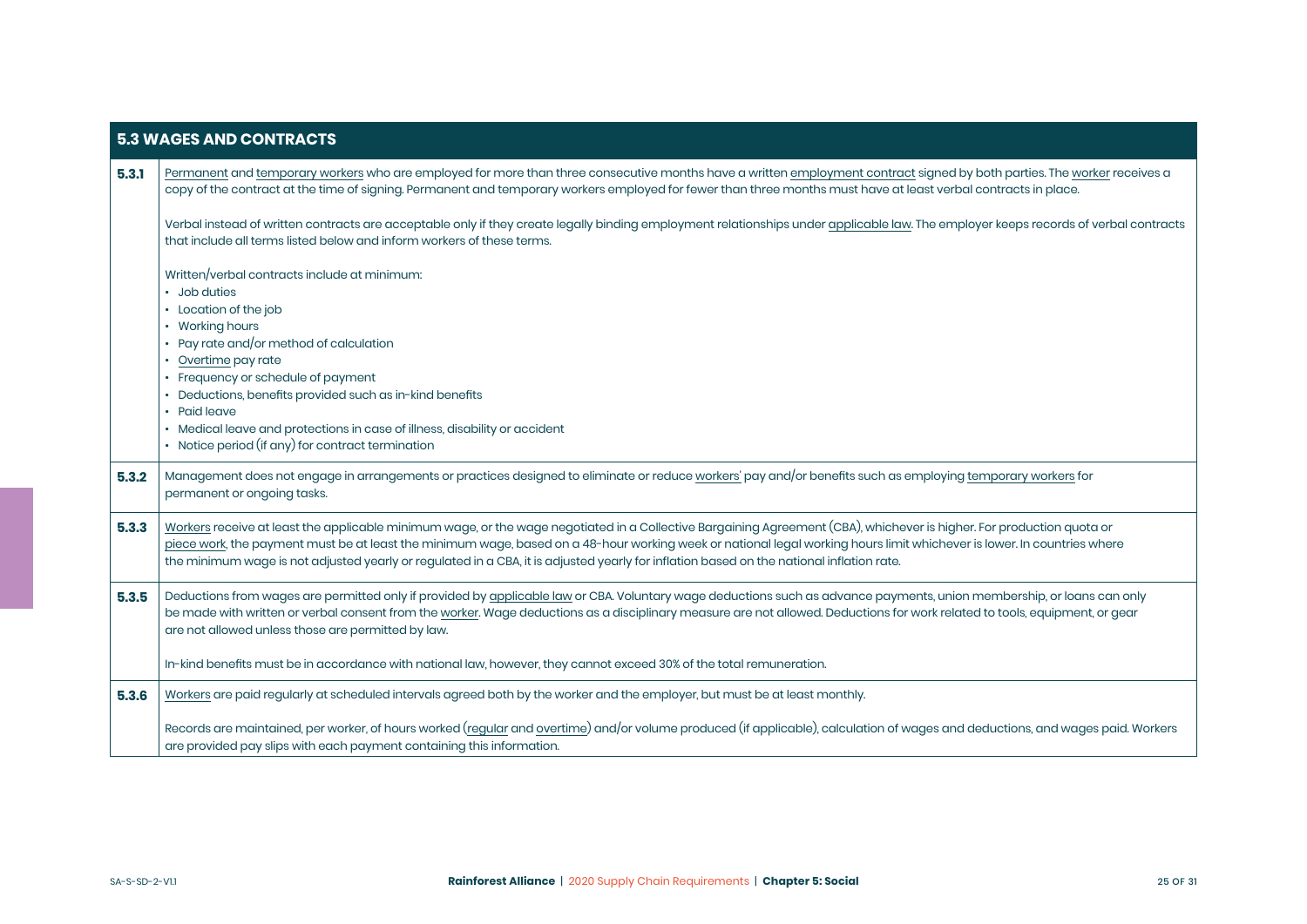| 5.3 WAGES AND CONTRACTS |                                                                                                                                                                                                                                                                                                                                                                                                                                        |
|-------------------------|----------------------------------------------------------------------------------------------------------------------------------------------------------------------------------------------------------------------------------------------------------------------------------------------------------------------------------------------------------------------------------------------------------------------------------------|
| 5.3.8                   | Work of equal value is remunerated with equal pay without discrimination e.g. on gender or type of worker, ethnicity, age, color, religion, political opinion, nationality,<br>social origin or others.                                                                                                                                                                                                                                |
| 5,3.9                   | If labor providers are used, management has a written contract and documented oversight mechanisms in place ensuring that the labor provider is:<br>• Licensed or certified by the competent national authority, if applicable<br>• Compliant with applicable legal requirements<br>• Not engaged in fraudulent or coercive recruiting practices<br>Compliant with applicable worker related requirements 5.3 and 5.5 of this standard |
|                         | All recruitment fees are paid by the management, not by workers.                                                                                                                                                                                                                                                                                                                                                                       |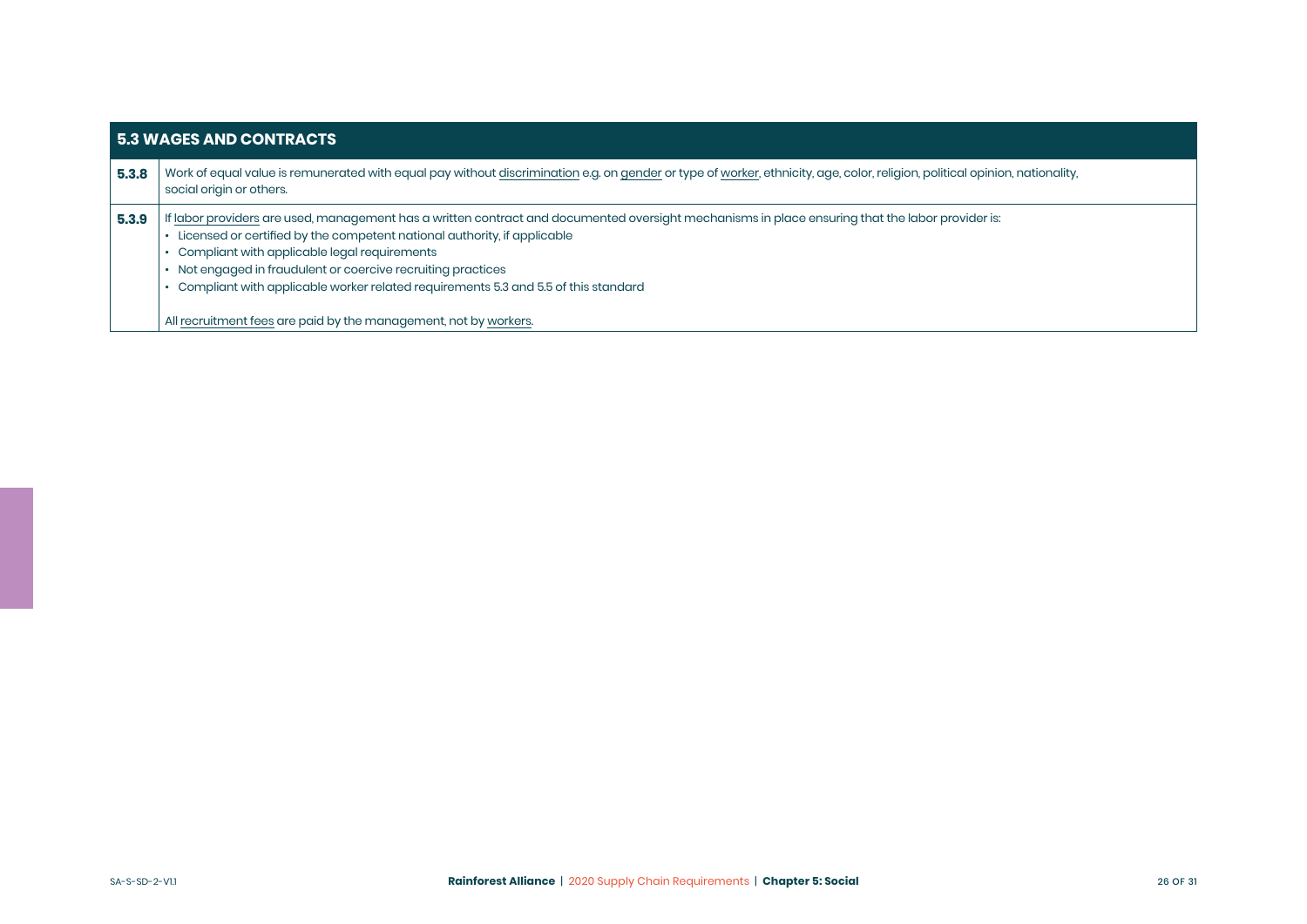|         | <b>5.5 WORKING CONDITIONS</b>                                                                                                                                                                                                                                                                                                                                                                                                                                                                                                                                                                                                                                                                                                                                                                                                                                                                                                                                                                                                                                                                                                                                                                                                                                                                                                                                                                                                                                                                                                                                                                                                                                                                                                                                                              |  |
|---------|--------------------------------------------------------------------------------------------------------------------------------------------------------------------------------------------------------------------------------------------------------------------------------------------------------------------------------------------------------------------------------------------------------------------------------------------------------------------------------------------------------------------------------------------------------------------------------------------------------------------------------------------------------------------------------------------------------------------------------------------------------------------------------------------------------------------------------------------------------------------------------------------------------------------------------------------------------------------------------------------------------------------------------------------------------------------------------------------------------------------------------------------------------------------------------------------------------------------------------------------------------------------------------------------------------------------------------------------------------------------------------------------------------------------------------------------------------------------------------------------------------------------------------------------------------------------------------------------------------------------------------------------------------------------------------------------------------------------------------------------------------------------------------------------|--|
| 5.5.1   | Workers do not work more than eight regular working hours per day and 48 regular working hours per week. In addition, workers have at least a 30-minute break after<br>a maximum of six consecutive hours of work and are granted at least one full day of rest after a maximum of six consecutive days of work.                                                                                                                                                                                                                                                                                                                                                                                                                                                                                                                                                                                                                                                                                                                                                                                                                                                                                                                                                                                                                                                                                                                                                                                                                                                                                                                                                                                                                                                                           |  |
|         | The regular work hours of guards do not exceed 56 hours per week on average per year.                                                                                                                                                                                                                                                                                                                                                                                                                                                                                                                                                                                                                                                                                                                                                                                                                                                                                                                                                                                                                                                                                                                                                                                                                                                                                                                                                                                                                                                                                                                                                                                                                                                                                                      |  |
|         | ILO Convention, Hours of Work (Industry) Convention, 1919 (No. 1)<br>ILO Convention, Hours of Work (Commerce and Offices) Convention, 1930 (No. 30)                                                                                                                                                                                                                                                                                                                                                                                                                                                                                                                                                                                                                                                                                                                                                                                                                                                                                                                                                                                                                                                                                                                                                                                                                                                                                                                                                                                                                                                                                                                                                                                                                                        |  |
| 5.5.2   | Overtime work is voluntary and only permitted if:<br>a) It is requested in a timely manner<br>It is paid according to national law or CBA, whichever is higher. If there is no law or CBA, it is paid at least 1,5 times the regular wage level.<br>b)<br>The overtime work does not impose an increased health and safety risk. Incident rates during overtime periods are monitored and overtime is reduced,<br>$\mathsf{c}$<br>if accident rates are higher during overtime work periods than during periods of regular work hours.<br>Workers have safe transport home after work*<br>$\mathsf{d}$<br>The total working week does not exceed 60 hours per week. Exceptional circumstances only applicable for farms: see h)<br>e)<br>f)<br>Workers have at least a 30-minute break after maximum six consecutive hours of work and have a minimum of 10 consecutive hours of rest per 24-hour period<br>A record of the number of regular hours and overtime hours of each worker is kept*<br>g)<br>Applicable only to tea, coffee, bananas, fresh fruits, flowers farms: in exceptional circumstances, where there is a risk of losing harvest due to e.g. overproduction, damage<br>h)<br>to infrastructure, for a maximum period of 12 weeks per year, the overtime may be up to 24 hours total per week, and workers may work a maximum of 21 consecutive days.<br>*in groups of small farms, this is not applicable to group member workers<br>ILO Convention, Hours of Work (Industry) Convention, 1919 (No. 1)<br>ILO Convention, Hours of Work (Commerce and Offices) Convention, 1930 (No. 30)<br>ILO Code of Practice on Safety and Health in Agriculture, 2010<br>International Labor Conference, 107th Session, General Study concerning instruments on working time, 2018 |  |
| 5, 5, 3 | Pregnant permanent workers are entitled to paid maternity leave in accordance with applicable law. In absence of applicable law, workers receive paid maternity leave of at least 12<br>weeks, of which at least six weeks being taken after birth. They receive maternity rights and benefits. They can return to their job after maternity leave on the same terms and conditi-<br>ons and without discrimination, loss of seniority or deduction of wages.                                                                                                                                                                                                                                                                                                                                                                                                                                                                                                                                                                                                                                                                                                                                                                                                                                                                                                                                                                                                                                                                                                                                                                                                                                                                                                                              |  |
|         | Workers who are pregnant, nursing, or have recently given birth are offered flexible working schedules and work site arrangements. Breastfeeding women have two<br>additional 30-minute breaks per day and a space for breastfeeding to nurture the child.                                                                                                                                                                                                                                                                                                                                                                                                                                                                                                                                                                                                                                                                                                                                                                                                                                                                                                                                                                                                                                                                                                                                                                                                                                                                                                                                                                                                                                                                                                                                 |  |
|         | This nursing space must be:<br>· Functional for expressing milk (at a minimum, has a chair and a flat surface for pumping equipment, if needed)<br>• Shielded from view<br>• Free from intrusion by the public and co-workers<br>• Available whenever a mother needs to pump or express milk<br>• Not a toilet                                                                                                                                                                                                                                                                                                                                                                                                                                                                                                                                                                                                                                                                                                                                                                                                                                                                                                                                                                                                                                                                                                                                                                                                                                                                                                                                                                                                                                                                             |  |
|         | ILO Convention, Maternity Protection Convention, 1952 (No. 183)                                                                                                                                                                                                                                                                                                                                                                                                                                                                                                                                                                                                                                                                                                                                                                                                                                                                                                                                                                                                                                                                                                                                                                                                                                                                                                                                                                                                                                                                                                                                                                                                                                                                                                                            |  |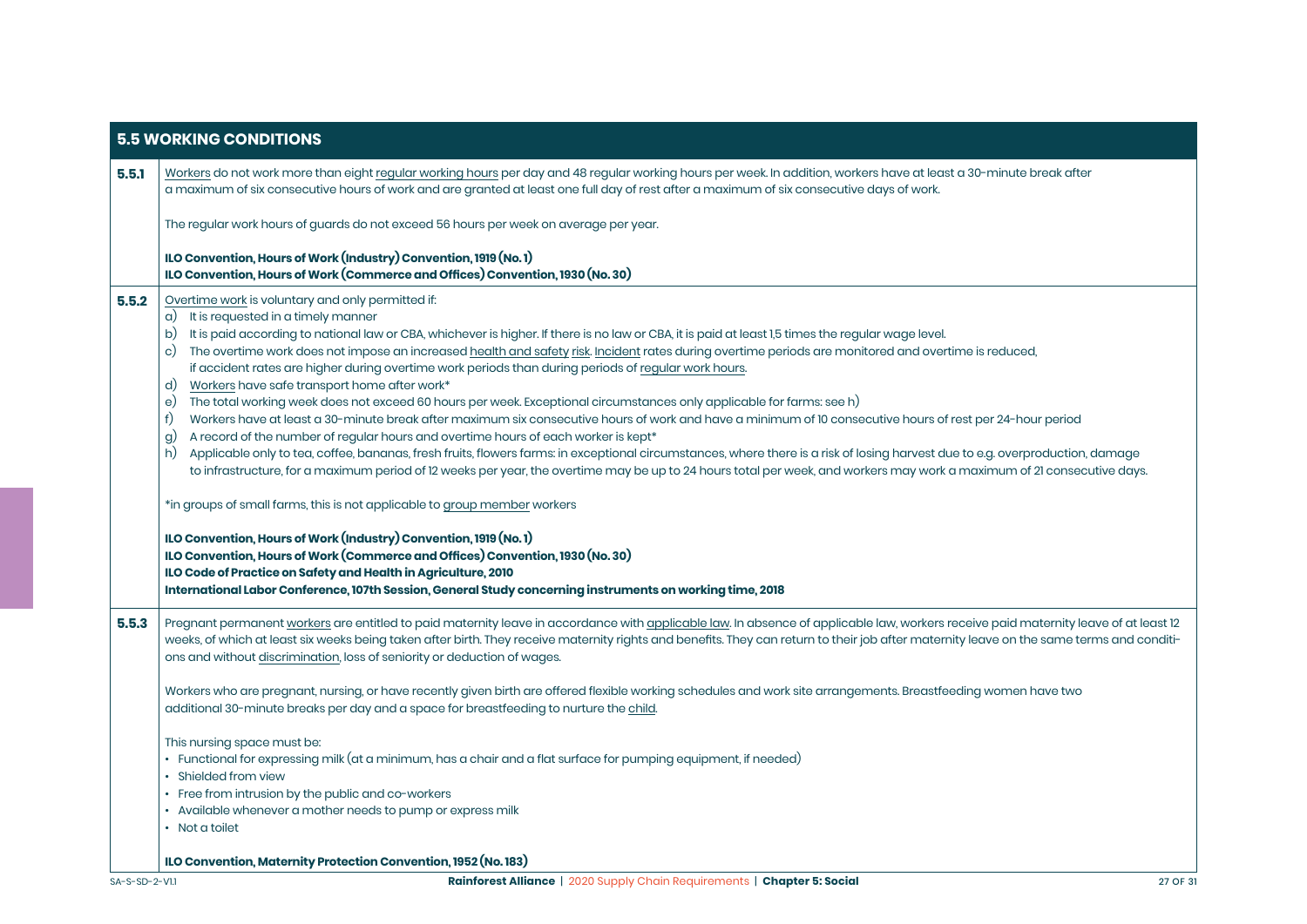| <b>5.6 HEALTH AND SAFETY</b> |                                                                                                                                                                                                                                                                                                                                                                                                                                                                                                                                                                                                             |
|------------------------------|-------------------------------------------------------------------------------------------------------------------------------------------------------------------------------------------------------------------------------------------------------------------------------------------------------------------------------------------------------------------------------------------------------------------------------------------------------------------------------------------------------------------------------------------------------------------------------------------------------------|
| 5.6.1                        | A competent professional conducts an analysis of the occupational health and safety risks. Corresponding health and safety measures are included in the management plan<br>and implemented, considering at least the following;<br>• Risk analysis<br>• Compliance with regulations<br>• Training of workers<br>• Procedures and equipment to ensure health and safety<br>The number and type of occupational health and safety incidents are recorded (specified for men and women) and include incidents related to agrochemical use.<br>For groups of small farms this is done for their own facilities. |
|                              | ILO Convention, Occupational Safety and Health Convention, 1981 (No. 155)                                                                                                                                                                                                                                                                                                                                                                                                                                                                                                                                   |
| 5.6.2                        | First aid boxes are available to workers for the treatment of work-related injuries, and emergency health care is provided free of charge including transport to and treatment<br>in a hospital.                                                                                                                                                                                                                                                                                                                                                                                                            |
|                              | The boxes are placed at the central locations of production, processing, and maintenance sites. For an emergency, appropriate measures, including showers and eyewashes,<br>are present at the relevant locations.                                                                                                                                                                                                                                                                                                                                                                                          |
|                              | Trained first aid employees are present during working hours. The workers are informed where and to who they should go to for first aid in case of an emergency.                                                                                                                                                                                                                                                                                                                                                                                                                                            |
| 5.6.4                        | Workers have access to sufficient and safe drinking water at all times through one of the following means:<br>• A public drinking water system, or                                                                                                                                                                                                                                                                                                                                                                                                                                                          |
|                              | · Drinking water provided by the management, compliant with drinking water parameters as set by local law or the WHO, based on regular testing at least preceding each<br>Rainforest Alliance certification audit and any time that water contamination risks have occurred or been identified                                                                                                                                                                                                                                                                                                              |
|                              | Drinking water sources are protected and water distribution mechanisms are maintained to avoid contamination.                                                                                                                                                                                                                                                                                                                                                                                                                                                                                               |
|                              | Drinking water stored in jars and containers is protected against contamination by a lid and is replaced by fresh drinking water at least every 24 hours.                                                                                                                                                                                                                                                                                                                                                                                                                                                   |
| 5.6.7                        | Sufficient, clean, and functioning toilets and handwashing stations are provided in or close by agricultural production, processing, maintenance, office sites, and workers' housing.                                                                                                                                                                                                                                                                                                                                                                                                                       |
|                              | Facilities are divided by gender in the case of 10 or more workers. Urinals are separated from toilets used by females. Safety and privacy of vulnerable groups are ensured,<br>by at least well-lit and lockable facilities. Workers are allowed to frequent these facilities when needed.                                                                                                                                                                                                                                                                                                                 |
| 5.6.8                        | Workers receive information on health topics, medical leave policies and availability of primary, maternal and reproductive health services in the community.                                                                                                                                                                                                                                                                                                                                                                                                                                               |
| 5.6.9                        | Persons that work in hazardous situations (e.g. under challenging terrains, with machines, or with hazardous materials) use appropriate Personal Protective Equipment (PPE).<br>These persons are trained in the use of the PPE and have access to the PPE free of charge.                                                                                                                                                                                                                                                                                                                                  |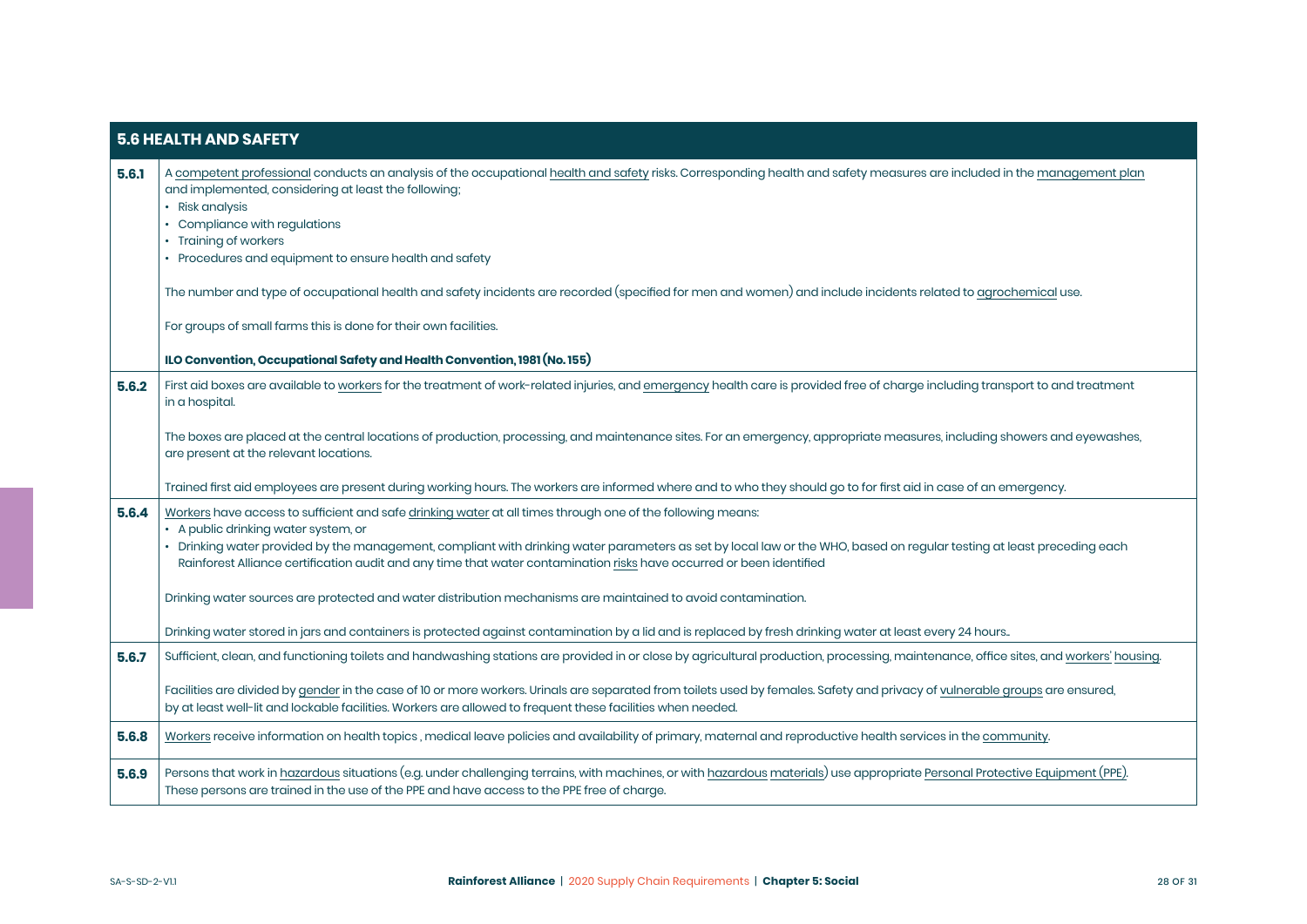| <b>5.6 HEALTH AND SAFETY</b> |                                                                                                                                                                                                                                                                                                        |
|------------------------------|--------------------------------------------------------------------------------------------------------------------------------------------------------------------------------------------------------------------------------------------------------------------------------------------------------|
| 5.6.10                       | All tools used by the workers are in good working condition.                                                                                                                                                                                                                                           |
|                              | Machines have clear instructions on safe usage that can be understood by the workers, and dangerous parts are guarded or encased. Workers using such machines<br>are appropriately trained, and if required by law, workers operating machinery have the applicable licenses.                          |
|                              | Machinery and other equipment are stored safely when not in use.                                                                                                                                                                                                                                       |
| 5.6.11                       | Female workers who are pregnant, nursing, or have recently given birth are not assigned to activities that pose a risk to the woman's, unborn child's, or infant's health. In cases of<br>job reassignment, there is no reduction in remuneration. No pregnancy tests are requested.                   |
| 5.6.12                       | Workers may leave situations with imminent danger without seeking employer's permission and without being penalized.                                                                                                                                                                                   |
| 5.6.13                       | Workshops, storage areas, and processing facilities are safe, clean, with sufficient light and ventilation.                                                                                                                                                                                            |
|                              | A clear and written accident and emergency procedure is in place. It includes marked fire exits, evacuation maps, at least one emergency drill per year.<br>Management informs workers about this procedure.                                                                                           |
|                              | There is firefighting equipment and equipment to remediate spillage of materials. Workers are trained on how to use this equipment.                                                                                                                                                                    |
|                              | Only authorized personnel have access to workshops, storage, or processing facilities.                                                                                                                                                                                                                 |
| 5.6.14                       | Workers in workshops, storage and processing facilities have clean and safe eating spaces that provide protection against sun and rain. Workers in the field can have their meal<br>protected from sun and rain.                                                                                       |
| 5.6.15                       | Workers receive basic training on occupational health, safety, and hygiene and related instructions are visibly displayed at central locations.                                                                                                                                                        |
| 5.6.16                       | Workers who regularly handle hazardous agrochemicals receive a medical examination at least once a year. In case of regular exposure to organophosphates or carbamate<br>pesticides, the examination includes cholinesterase testing. Workers have access to the results of their medical examination. |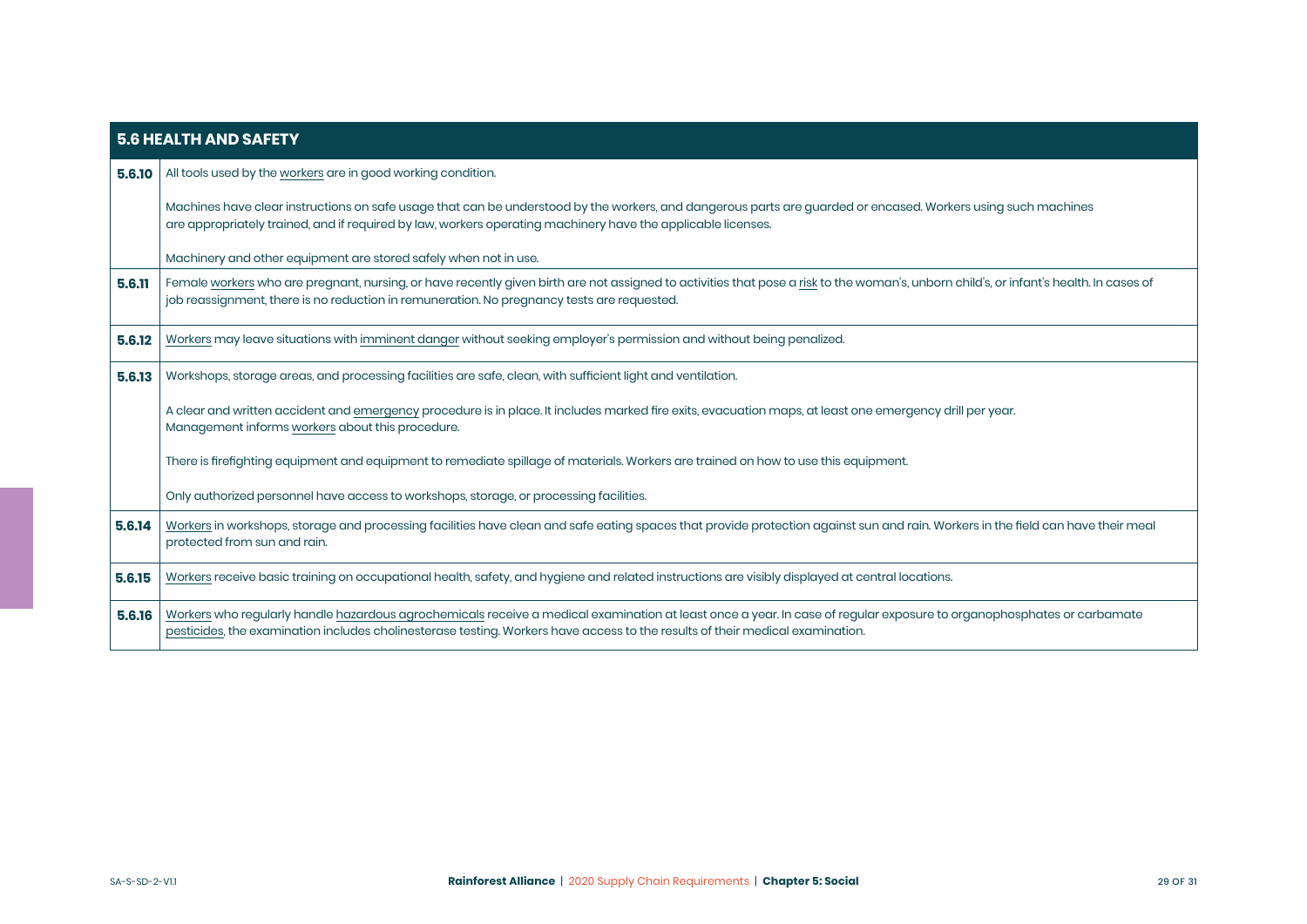# ENVIRONMENT **CHAPTER 6** Agricultural activities can have positive or negative effects on the natural

or negative effects on the natural environment, depending on how they are managed. The environmental chapter outlines pathways for certified organizations to have a positive impact on the planet. As there are environmental risks beyond just the scope of the farm, requirements apply also to supply chain actors that are identified as presenting a high risk for certain environmental topics, wastewater management as of now. Once again, the Rainforest Alliance recognizes that certification fits into a larger picture of landscape conservation, where multiple strategies are needed to create lasting impact for biodiversity and planet. The content of this chapter is the starting point from which certified organizations can support this goal. With a longer timeframe in mind, other relevant environmental topics will be gradually introduced to the supply chain requirements.